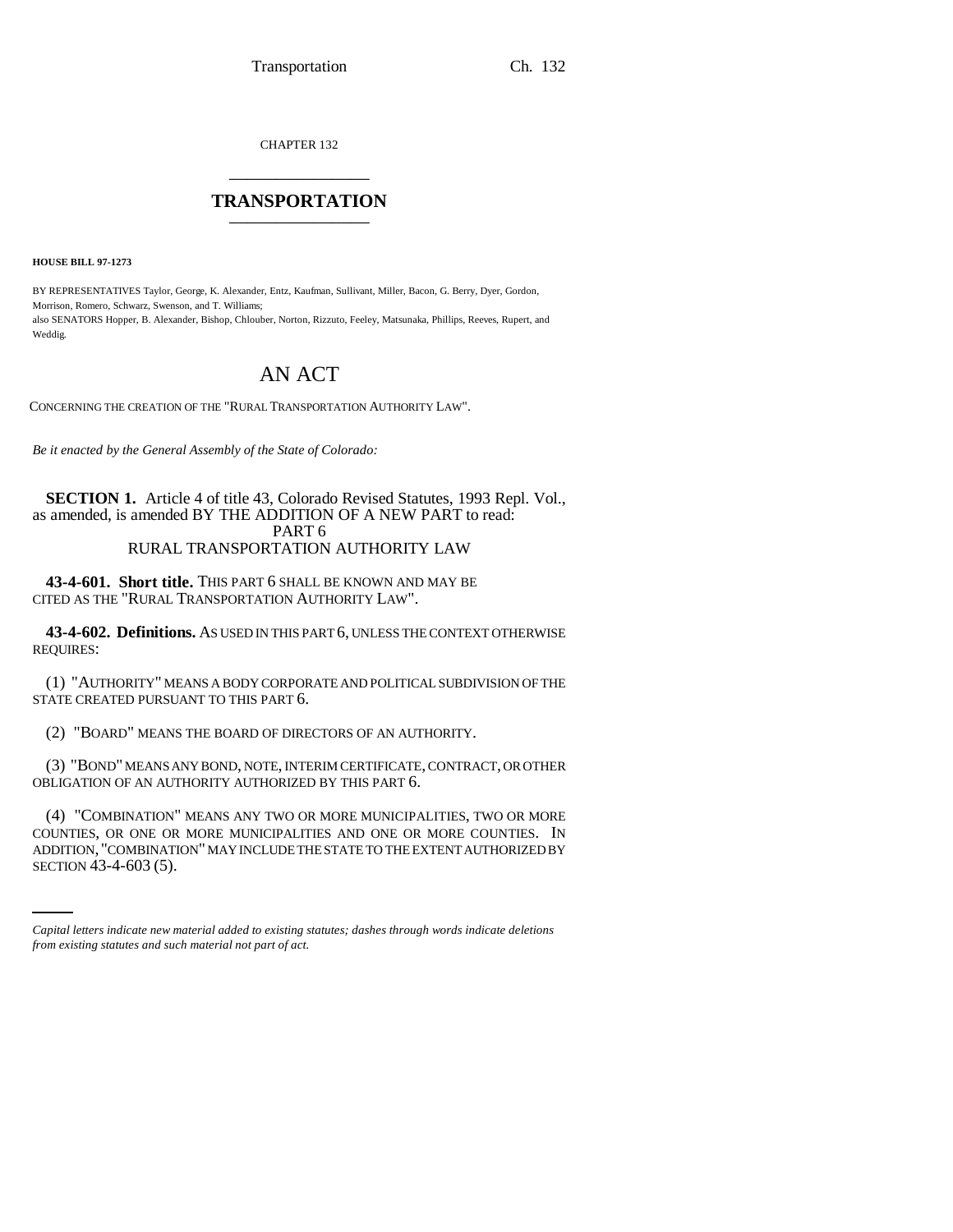(5) "CONSTRUCT" OR "CONSTRUCTION" MEANS THE PLANNING, DESIGNING, ENGINEERING, ACQUISITION, INSTALLATION, CONSTRUCTION, OR RECONSTRUCTION OF RURAL TRANSPORTATION SYSTEMS.

(6) "COUNTY" MEANS ANY COUNTY ORGANIZED UNDER THE LAWS OF THE STATE, INCLUDING ANY CITY AND COUNTY.

(7) "DIVISION" MEANS THE DIVISION OF LOCAL GOVERNMENT IN THE DEPARTMENT OF LOCAL AFFAIRS.

(8) "GOVERNMENTAL UNIT" MEANS THE STATE OR ANY POLITICAL SUBDIVISION THEREOF, EXCEPT SCHOOL DISTRICTS OR SPECIAL PURPOSE AUTHORITIES AS DEFINED IN SECTION 24-77-102 (15), C.R.S.

(9) (a) "GRANT" MEANS A CASH PAYMENT OF PUBLIC FUNDS MADE DIRECTLY TO A RURAL TRANSPORTATION ACTIVITY ENTERPRISE BY A GOVERNMENTAL UNIT WITHIN THE STATE, WHICH CASH PAYMENT IS NOT REQUIRED TO BE REPAID.

(b) "GRANT" DOES NOT INCLUDE THE FOLLOWING:

(I) PUBLIC FUNDS PAID OR ADVANCED TO A RURAL TRANSPORTATION ACTIVITY ENTERPRISE BY A GOVERNMENTAL UNIT IN EXCHANGE FOR AN AGREEMENT BY A RURAL TRANSPORTATION ACTIVITY ENTERPRISE TO PROVIDE A RURAL TRANSPORTATION SYSTEM OR FOR THE USE OF PROPERTY INCLUDED IN OR IN CONNECTION WITH A RURAL TRANSPORTATION SYSTEM;

(II) REFUNDS MADE IN THE CURRENT OR NEXT FISCAL YEAR;

(III) GIFTS;

(IV) ANY PAYMENTS DIRECTLY OR INDIRECTLY FROM FEDERAL FUNDS OR EARNINGS ON FEDERAL FUNDS;

(V) COLLECTIONS FOR ANOTHER GOVERNMENT;

(VI) PENSION CONTRIBUTIONS BY EMPLOYEES AND PENSION FUND EARNINGS;

(VII) RESERVE TRANSFERS OR EXPENDITURES;

(VIII) DAMAGE AWARDS; OR

(IX) PROPERTY SALES.

(10) "MUNICIPALITY" HAS THE SAME MEANING AS THAT PROVIDED IN SECTION 31-1-101 (6), C.R.S.

(11) "OPERATION AND MAINTENANCE EXPENSES" MEANS ALL REASONABLE AND NECESSARY CURRENT EXPENSES OF THE AUTHORITY, PAID OR ACCRUED, OF OPERATING, MAINTAINING, AND REPAIRING ANY RURAL TRANSPORTATION SYSTEM.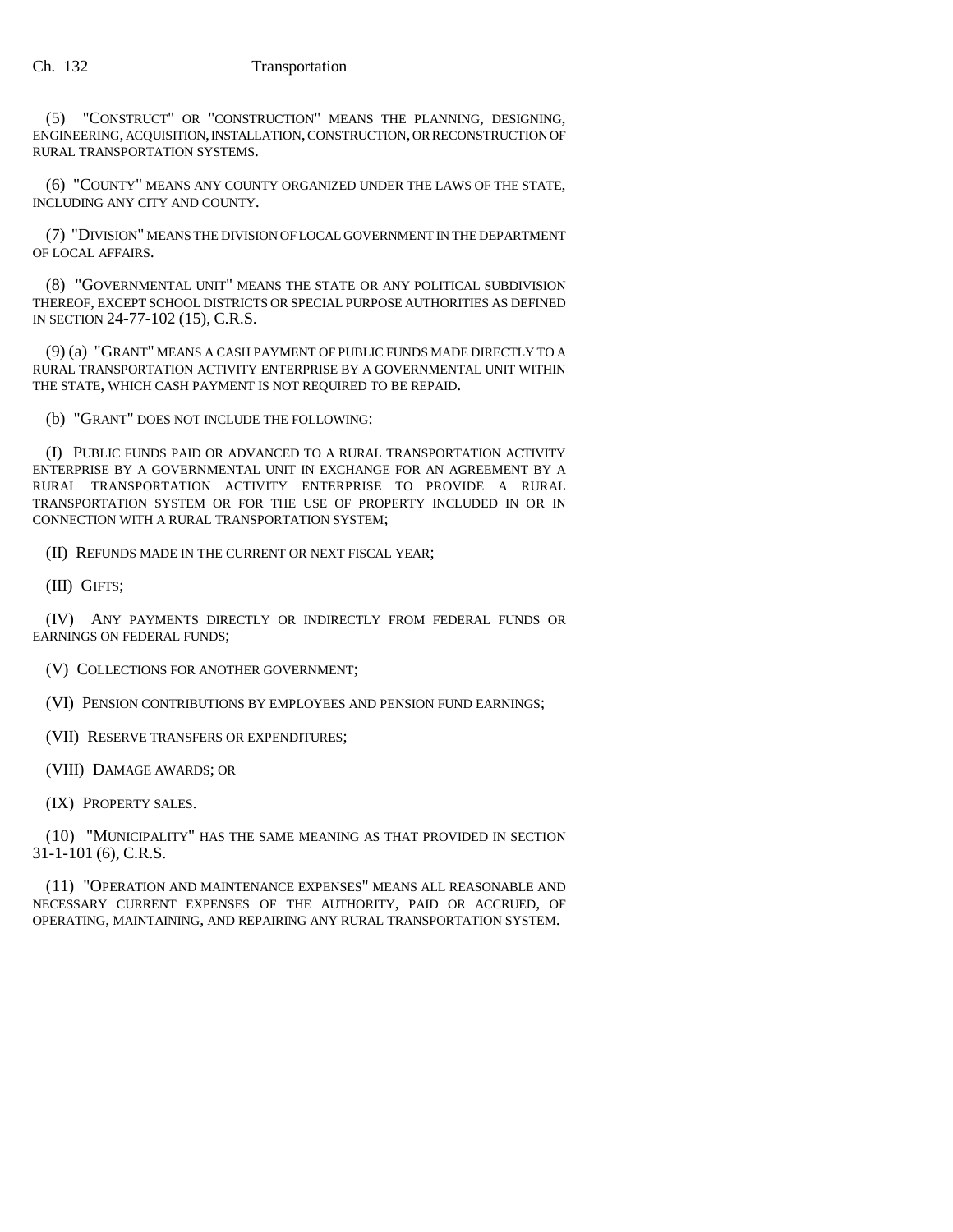(12) "PERSON" MEANS ANY NATURAL PERSON, CORPORATION, PARTNERSHIP, ASSOCIATION, OR JOINT VENTURE, THE UNITED STATES OF AMERICA, OR ANY GOVERNMENTAL UNIT.

(13) "REVENUES" MEANS ANY TOLLS, FEES, RATES, CHARGES, ASSESSMENTS, TAXES, GRANTS, CONTRIBUTIONS, OR OTHER INCOME AND REVENUES RECEIVED BY THE AUTHORITY.

(14) "RURAL REGION" MEANS ANY AREA OF THE STATE THAT IS NOT INCLUDED IN THE BOUNDARIES OF THE REGIONAL TRANSPORTATION DISTRICT ESTABLISHED UNDER ARTICLE 9 OF TITLE 32, C.R.S.

(15) "RURAL TRANSPORTATION ACTIVITY ENTERPRISE" MEANS ANY RURAL TRANSPORTATION ACTIVITY BUSINESS OWNED BY AN AUTHORITY, WHICH ENTERPRISE RECEIVES UNDER TEN PERCENT OF ITS ANNUAL REVENUES IN GRANTS FROM ALL STATE AND LOCAL GOVERNMENTS WITHIN THE STATE COMBINED AND IS AUTHORIZED TO ISSUE ITS OWN REVENUE BONDS PURSUANT TO THIS PART 6.

(16) "RURAL TRANSPORTATION SYSTEM" MEANS ANY PROPERTY, IMPROVEMENT, OR SYSTEM DESIGNED TO BE COMPATIBLE WITH ESTABLISHED STATE AND LOCAL TRANSPORTATION PLANS THAT TRANSPORTS OR CONVEYS PEOPLE OR GOODS OR PERMITS PEOPLE OR GOODS TO BE TRANSPORTED OR CONVEYED WITHIN A RURAL REGION BY ANY MEANS, INCLUDING, BUT NOT LIMITED TO, AN AUTOMOBILE, TRUCK, BUS, RAIL, AIR, OR GONDOLA. THE TERM INCLUDES ANY REAL OR PERSONAL PROPERTY OR EQUIPMENT, OR INTEREST THEREIN, THAT IS APPURTENANT OR RELATED TO ANY PROPERTY, IMPROVEMENT, OR SYSTEM THAT TRANSPORTS OR CONVEYS PEOPLE OR GOODS OR PERMITS PEOPLE OR GOODS TO BE TRANSPORTED OR CONVEYED WITHIN A RURAL REGION BY ANY MEANS OR THAT IS FINANCED, CONSTRUCTED, OPERATED, OR MAINTAINED IN CONNECTION WITH THE FINANCING, CONSTRUCTION, OPERATION, OR MAINTENANCE OF ANY SUCH PROPERTY, IMPROVEMENT, OR SYSTEM. THE TERM MAY ALSO INCLUDE, BUT IS NOT LIMITED TO, ANY HIGHWAY, ROAD, STREET, BUS SYSTEM, RAILROAD, AIRPORT, GONDOLA SYSTEM, OR MASS TRANSIT SYSTEM AND ANY REAL OR PERSONAL PROPERTY OR EQUIPMENT, OR INTEREST THEREIN, USED IN CONNECTION THEREWITH; ANY REAL OR PERSONAL PROPERTY OR EQUIPMENT, OR INTEREST THEREIN, THAT IS USED TO TRANSPORT OR CONVEY GAS, ELECTRICITY, WATER, SEWAGE, OR INFORMATION OR THAT IS USED IN CONNECTION WITH THE TRANSPORTATION, CONVEYANCE, OR PROVISIONS OF ANY OTHER UTILITIES; AND PAVING, GRADING, LANDSCAPING, CURBS, GUTTERS, CULVERTS, SIDEWALKS, BIKEWAYS, LIGHTING, BRIDGES, OVERPASSES, UNDERPASSES, CROSS-ROADS, PARKWAYS, DRAINAGE FACILITIES, MASS TRANSIT LANES, PARK-AND-RIDE FACILITIES, TOLL COLLECTION FACILITIES, SERVICE AREAS, AND ADMINISTRATIVE OR MAINTENANCE FACILITIES. RIGHTS-OF-WAY INCLUDED IN A RURAL TRANSPORTATION SYSTEM SHALL BE CONSIDERED PUBLIC RIGHTS-OF-WAY FOR PURPOSES OF THE LOCATION OF UTILITIES OWNED BY PERSONS OTHER THAN THE AUTHORITY.

(17) "STATE" MEANS THE STATE OF COLORADO OR ANY OF ITS AGENCIES.

**43-4-603. Creation of authorities.** (1) ANY COMBINATION MAY CREATE, BY CONTRACT, AN AUTHORITY THAT IS AUTHORIZED TO EXERCISE THE FUNCTIONS CONFERRED BY THE PROVISIONS OF THIS PART 6 UPON THE ISSUANCE BY THE DIRECTOR OF THE DIVISION OF A CERTIFICATE STATING THAT THE AUTHORITY HAS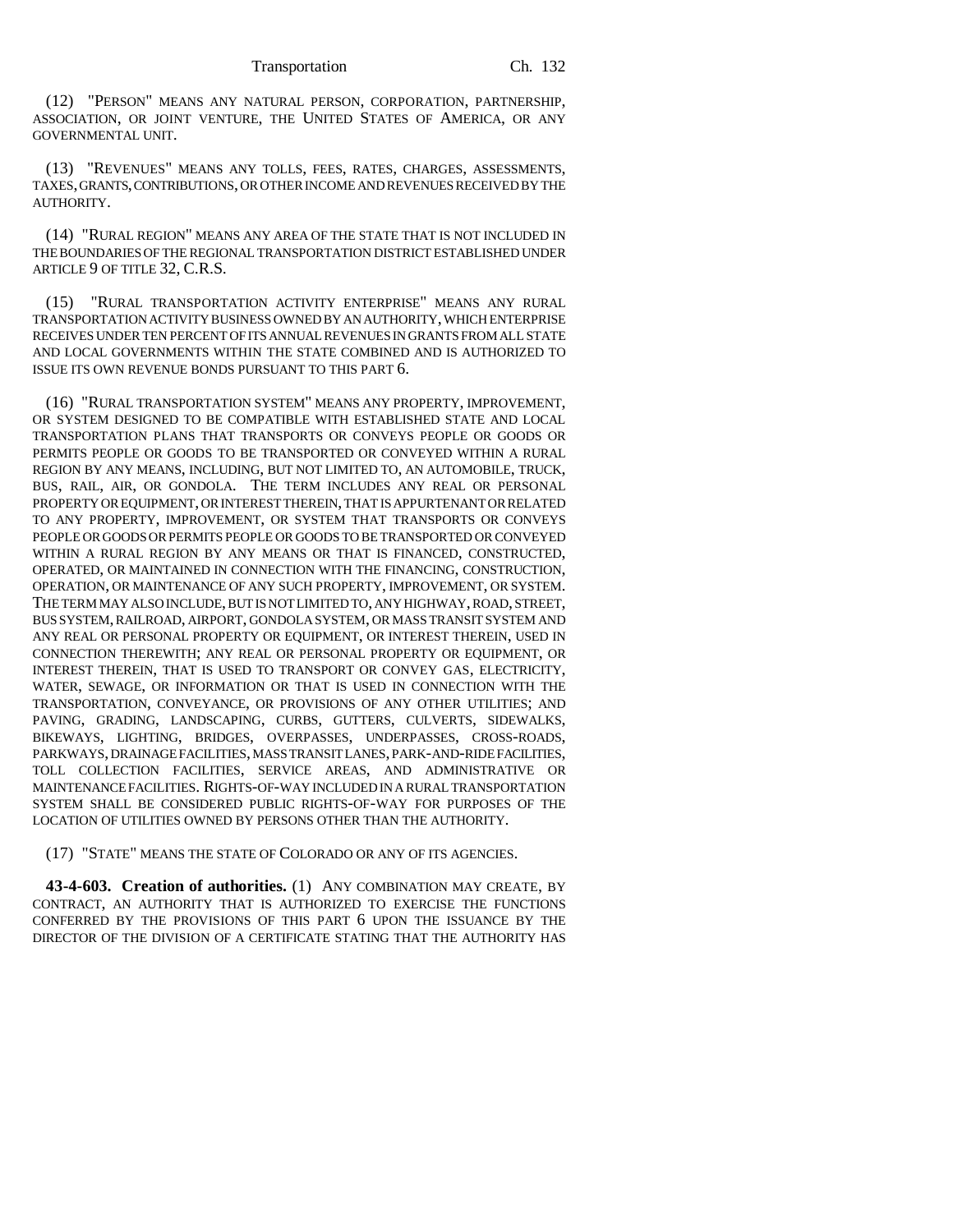BEEN DULY ORGANIZED ACCORDING TO THE LAWS OF THE STATE. THE DIRECTOR SHALL ISSUE THE CERTIFICATE UPON THE FILING WITH THE DIRECTOR OF A COPY OF THE CONTRACT BY THE COMBINATION JOINING IN THE CREATION OF THE AUTHORITY. THE DIRECTOR SHALL CAUSE THE CERTIFICATE TO BE RECORDED IN THE REAL ESTATE RECORDS IN EACH COUNTY HAVING TERRITORY INCLUDED IN THE BOUNDARIES OF THE AUTHORITY. UPON ISSUANCE OF THE CERTIFICATE BY THE DIRECTOR OF THE DIVISION, THE AUTHORITY SHALL CONSTITUTE A SEPARATE POLITICAL SUBDIVISION AND BODY CORPORATE OF THE STATE AND SHALL HAVE ALL OF THE DUTIES, PRIVILEGES, IMMUNITIES, RIGHTS, LIABILITIES, AND DISABILITIES OF A PUBLIC BODY POLITIC AND CORPORATE.

(2) ANY CONTRACT ESTABLISHING AN AUTHORITY SHALL SPECIFY:

(a) THE NAME AND PURPOSE OF THE AUTHORITY AND THE RURAL TRANSPORTATION SYSTEMS TO BE PROVIDED;

(b) THE ESTABLISHMENT AND ORGANIZATION OF THE BOARD OF DIRECTORS IN WHICH ALL LEGISLATIVE POWER OF THE AUTHORITY IS VESTED, INCLUDING:

(I) THE NUMBER OF DIRECTORS, WHICH SHALL BE AT LEAST FIVE, ALL OF WHICH, EXCEPT AS PROVIDED IN SUBSECTION (5) OF THIS SECTION, SHALL BE ELECTED OFFICIALS FROM THE MEMBERS OF THE COMBINATION AND WHICH SHALL INCLUDE AT LEAST ONE ELECTED OFFICIAL FROM EACH MEMBER OF THE COMBINATION;

(II) THE MANNER OF THE APPOINTMENT, THE QUALIFICATIONS, AND THE COMPENSATION, IF ANY, OF THE DIRECTORS AND THE PROCEDURE FOR FILLING VACANCIES;

(III) THE OFFICERS OF THE AUTHORITY, THE MANNER OF THEIR APPOINTMENT, AND THEIR DUTIES; AND

(IV) THE VOTING REQUIREMENTS FOR ACTION BY THE BOARD; EXCEPT THAT, UNLESS SPECIFICALLY PROVIDED OTHERWISE IN THE CONTRACT, A MAJORITY OF THE DIRECTORS OF THE BOARD CONSTITUTES A QUORUM AND A MAJORITY OF THE BOARD IS NECESSARY FOR ACTION BY THE BOARD;

(c) THE PROVISIONS FOR THE DISTRIBUTION, DISPOSITION, OR DIVISION OF THE ASSETS OF THE AUTHORITY;

(d) THE BOUNDARIES OF THE AUTHORITY, WHICH MAY NOT INCLUDE TERRITORY OUTSIDE OF THE BOUNDARIES OF THE MEMBERS OF THE COMBINATION, MAY NOT INCLUDE TERRITORY WITHIN THE BOUNDARIES OF A MUNICIPALITY THAT IS NOT A MEMBER OF THE COMBINATION AS THE BOUNDARIES OF THE MUNICIPALITY EXIST ON THE DATE THE AUTHORITY IS CREATED WITHOUT THE CONSENT OF THE GOVERNING BODY OF SUCH MUNICIPALITY, AND MAY NOT INCLUDE TERRITORY WITHIN THE UNINCORPORATED BOUNDARIES OF A COUNTY THAT IS NOT A MEMBER OF THE COMBINATION AS THE UNINCORPORATED BOUNDARIES OF THE COUNTY EXIST ON THE DATE THE AUTHORITY IS CREATED WITHOUT THE CONSENT OF THE GOVERNING BODY OF SUCH COUNTY;

(e) THE TERM OF THE CONTRACT, WHICH MAY BE FOR A DEFINITE TERM OR UNTIL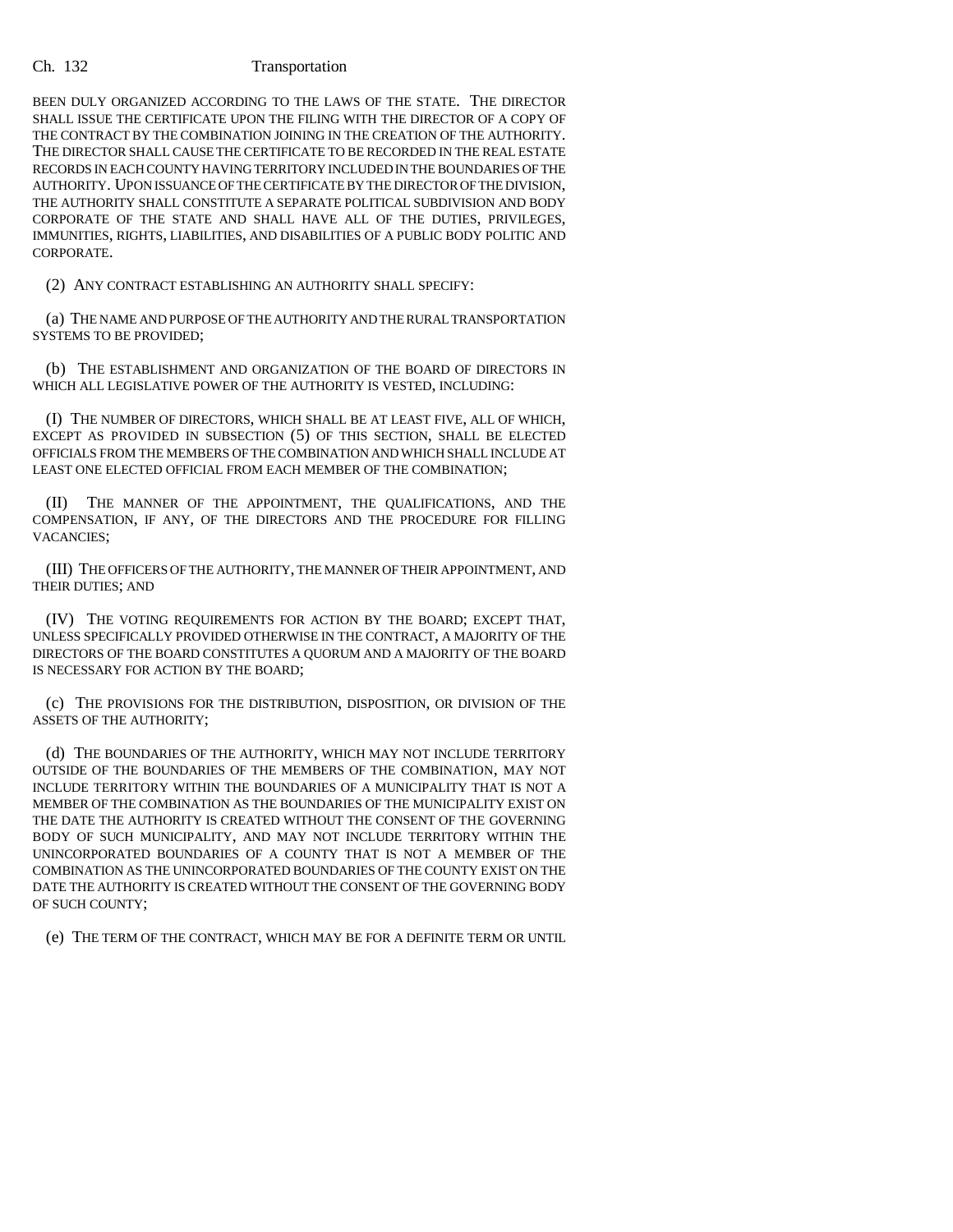RESCINDED OR TERMINATED, AND THE METHOD, IF ANY, BY WHICH IT MAY BE TERMINATED OR RESCINDED; EXCEPT THAT THE CONTRACT MAY NOT BE TERMINATED OR RESCINDED SO LONG AS THE AUTHORITY HAS BONDS OUTSTANDING;

(f) THE PROVISIONS FOR AMENDMENT OF THE CONTRACT;

(g) THE LIMITATIONS, IF ANY, ON THE POWERS GRANTED BY THIS PART 6 THAT MAY BE EXERCISED BY THE AUTHORITY PURSUANT TO THIS PART 6; AND

(h) THE CONDITIONS REQUIRED WHEN ADDING OR DELETING PARTIES TO THE CONTRACT.

(3) NO MUNICIPALITY OR COUNTY SHALL ENTER INTO A CONTRACT ESTABLISHING AN AUTHORITY WITHOUT HOLDING AT LEAST TWO PUBLIC HEARINGS THEREON IN ADDITION TO OTHER REQUIREMENTS IMPOSED BY LAW FOR PUBLIC NOTICE. THE MUNICIPALITY OR COUNTY SHALL GIVE NOTICE OF THE TIME, PLACE, AND PURPOSE OF THE PUBLIC HEARING BY PUBLICATION IN A NEWSPAPER OF GENERAL CIRCULATION IN THE MUNICIPALITY OR COUNTY, AS THE CASE MAY BE, AT LEAST TEN DAYS PRIOR TO THE DATE OF THE PUBLIC HEARING.

(4) NO CONTRACT ESTABLISHING AN AUTHORITY PURSUANT TO THIS SECTION SHALL TAKE EFFECT UNLESS FIRST SUBMITTED TO A VOTE OF THE REGISTERED ELECTORS RESIDING WITHIN THE BOUNDARIES OF THE PROPOSED AUTHORITY. THE QUESTION OF ESTABLISHING THE AUTHORITY SHALL BE SUBMITTED TO SUCH REGISTERED ELECTORS AT A GENERAL ELECTION OR A SPECIAL ELECTION CALLED FOR SUCH PURPOSE. SUCH QUESTION MAY ALSO BE PROPOSED TO SUCH REGISTERED ELECTORS AT THE SAME TIME AND IN THE SAME OR A SEPARATE QUESTION AS AN ELECTION REQUIRED UNDER SECTION 43-4-612. THE AUTHORITY SHALL NOT BE ESTABLISHED UNLESS A MAJORITY OF THE REGISTERED ELECTORS VOTING THEREON AT THE ELECTION VOTE IN FAVOR THEREOF. THE ELECTION SHALL BE CONDUCTED IN SUBSTANTIALLY THE SAME MANNER AS COUNTY ELECTIONS, AND THE COUNTY CLERK AND RECORDER OF EACH COUNTY IN WHICH THE ELECTION IS CONDUCTED SHALL ASSIST THE MEMBERS OF THE COMBINATION OF THE PROPOSED AUTHORITY IN CONDUCTING THE ELECTION.

(5) THE STATE, ACTING BY AND THROUGH THE TRANSPORTATION COMMISSION, CREATED IN SECTION 43-1-106, AND UPON THE APPROVAL OF THE GOVERNOR, MAY JOIN IN THE CONTRACT CREATING THE AUTHORITY. THE NUMBER OF DIRECTORS OF THE BOARD TO WHICH THE STATE IS ENTITLED SHALL BE ESTABLISHED IN THE CONTRACT, BUT IN NO CASE SHALL THE STATE BE ENTITLED TO LESS THAN ONE DIRECTOR. THE GOVERNOR SHALL APPOINT THE DIRECTOR OR DIRECTORS REPRESENTING THE STATE ON THE BOARD, WITH THE CONSENT OF THE SENATE, FOR SUCH TERM AS ESTABLISHED BY THE GOVERNOR.

**43-4-604. Board of directors.** (1) ALL POWERS, PRIVILEGES, AND DUTIES VESTED IN OR IMPOSED UPON THE AUTHORITY SHALL BE EXERCISED AND PERFORMED BY AND THROUGH THE BOARD. THE BOARD, BY RESOLUTION, MAY DELEGATE ANY OF THE POWERS OF THE BOARD TO ANY OF THE OFFICERS OR AGENTS OF THE BOARD.

(2) ANY DIRECTOR OF THE BOARD SHALL DISQUALIFY HIMSELF OR HERSELF FROM VOTING ON ANY ISSUE WITH RESPECT TO WHICH THE DIRECTOR HAS A CONFLICT OF INTEREST, UNLESS THE DIRECTOR HAS DISCLOSED THE CONFLICT OF INTEREST IN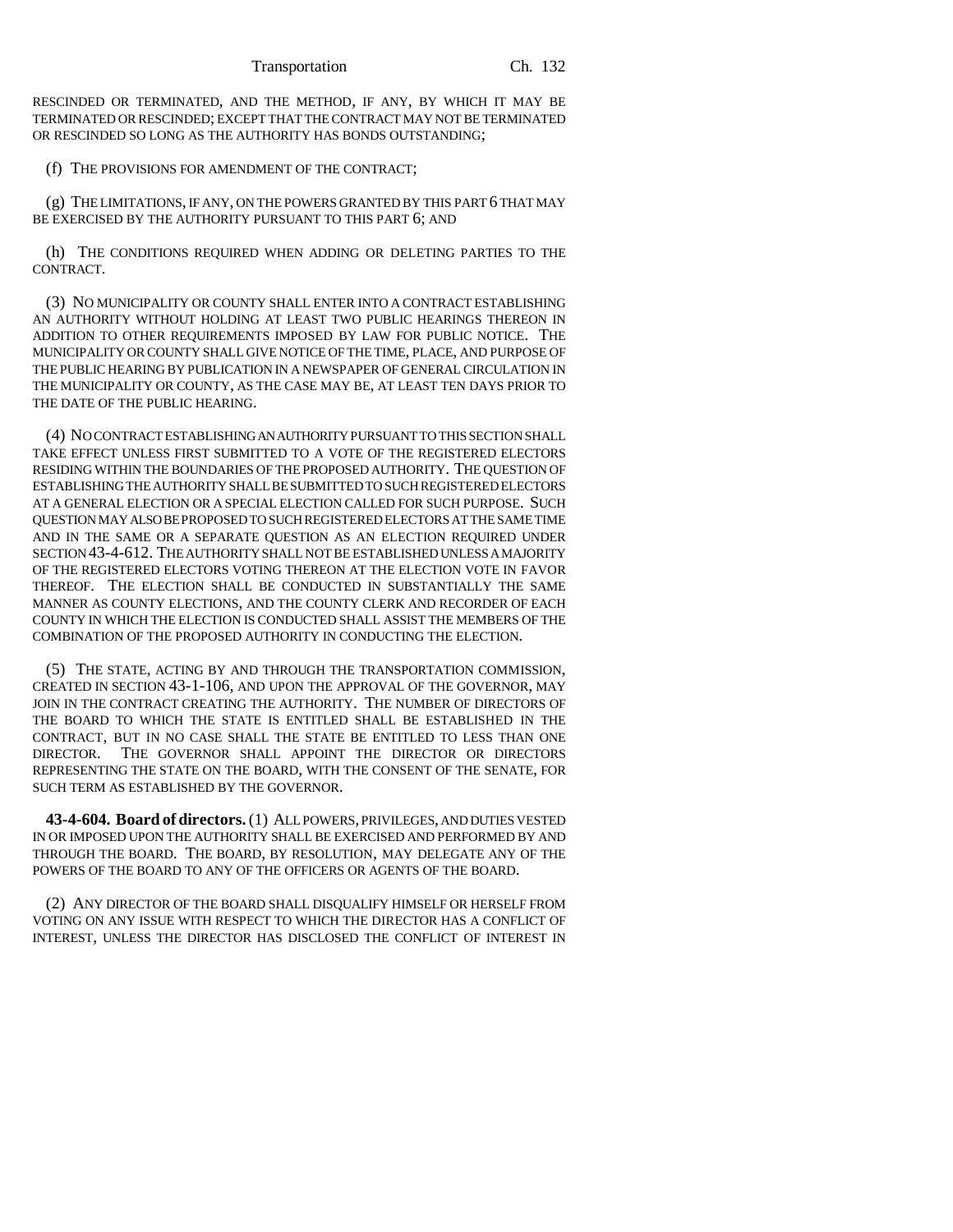COMPLIANCE WITH SECTION 18-8-308, C.R.S.

(3) THE BOARD, IN ADDITION TO ALL OTHER POWERS CONFERRED BY THIS PART 6, HAS THE FOLLOWING POWERS:

(a) TO ADOPT BYLAWS;

(b) TO FIX THE TIME AND PLACE OF MEETINGS, WHETHER WITHIN OR WITHOUT THE BOUNDARIES OF THE AUTHORITY, AND THE METHOD OF PROVIDING NOTICE OF THE MEETINGS;

(c) TO MAKE AND PASS ORDERS AND RESOLUTIONS NECESSARY FOR THE GOVERNMENT AND MANAGEMENT OF THE AFFAIRS OF THE AUTHORITY AND THE EXECUTION OF THE POWERS VESTED IN THE AUTHORITY;

(d) TO ADOPT AND USE A SEAL;

(e) TO MAINTAIN OFFICES AT SUCH PLACE OR PLACES AS THE BOARD MAY DESIGNATE;

(f) TO APPOINT, HIRE, AND RETAIN EMPLOYEES, AGENTS, ENGINEERS, ATTORNEYS, ACCOUNTANTS, FINANCIAL ADVISORS, INVESTMENT BANKERS, AND OTHER CONSULTANTS;

(g) TO PRESCRIBE METHODS FOR AUDITING AND ALLOWING OR REJECTING CLAIMS AND DEMANDS; FOR THE LETTING OF CONTRACTS FOR THE CONSTRUCTION OF IMPROVEMENTS, WORKS, OR STRUCTURES; FOR THE ACQUISITION OF EQUIPMENT; OR FOR THE PERFORMANCE OR FURNISHING OF SUCH LABOR, MATERIALS, OR SUPPLIES AS MAY BE REQUIRED FOR CARRYING OUT THE PURPOSES OF THIS PART 6; AND

(h) TO APPOINT ADVISORY COMMITTEES AND DEFINE THE DUTIES THEREOF.

**43-4-605. Powers of the authority - inclusion or exclusion of property determination of rural transportation system alignment - fund created.** (1) IN ADDITION TO ANY OTHER POWERS GRANTED TO THE AUTHORITY PURSUANT TO THIS PART 6, THE AUTHORITY HAS THE FOLLOWING POWERS:

(a) TO HAVE PERPETUAL EXISTENCE, EXCEPT AS OTHERWISE PROVIDED IN THE CONTRACT;

(b) TO SUE AND BE SUED;

(c) TO ENTER INTO CONTRACTS AND AGREEMENTS AFFECTING THE AFFAIRS OF THE AUTHORITY;

(d) TO ESTABLISH, COLLECT, AND, FROM TIME TO TIME, INCREASE OR DECREASE FEES, TOLLS, RATES, AND CHARGES FOR THE PRIVILEGE OF TRAVELING ON OR USING ANY PROPERTY INCLUDED IN ANY RURAL TRANSPORTATION SYSTEM FINANCED, CONSTRUCTED, OPERATED, OR MAINTAINED BY THE AUTHORITY, WITHOUT THE FEES, TOLLS, RATES, AND CHARGES BEING SUBJECT TO ANY SUPERVISION OR REGULATION BY ANY BOARD, AGENCY, BUREAU, COMMISSION, OR OFFICIAL; EXCEPT THAT ANY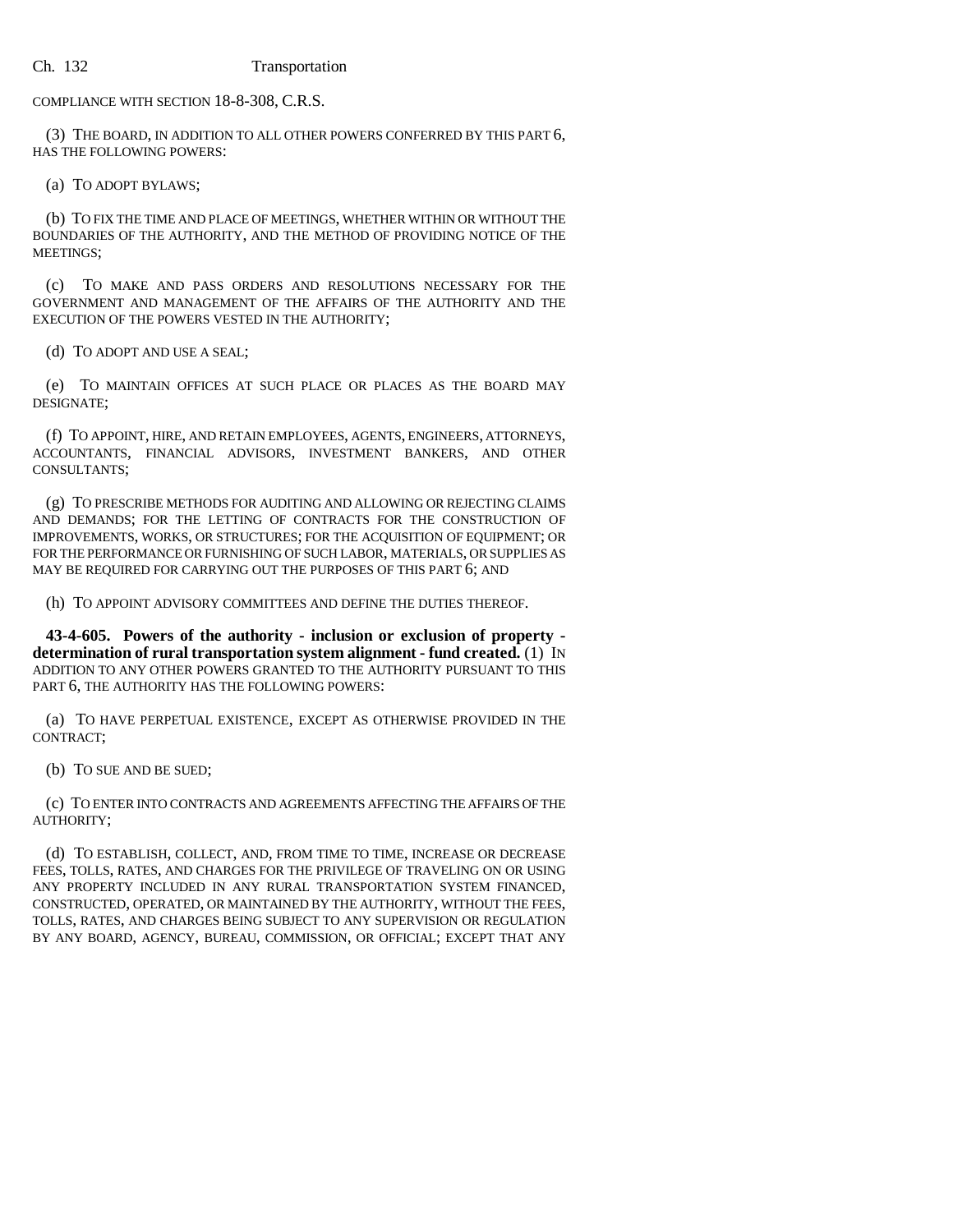FEES, TOLLS, RATES, AND CHARGES IMPOSED FOR THE USE OF ANY RURAL TRANSPORTATION SYSTEM SHALL BE FIXED AND ADJUSTED SO THAT THE FEES, TOLLS, RATES, AND CHARGES COLLECTED, ALONG WITH OTHER REVENUES, IF ANY, ARE AT LEAST SUFFICIENT TO PAY FOR ANY BONDS ISSUED PURSUANT TO THIS PART 6 AND INTEREST THEREON;

(e) TO PLEDGE ALL OR ANY PORTION OF THE REVENUES TO THE PAYMENT OF BONDS OF THE AUTHORITY;

(f) TO FINANCE, CONSTRUCT, OPERATE, OR MAINTAIN RURAL TRANSPORTATION SYSTEMS WITHIN OR WITHOUT THE BOUNDARIES OF THE AUTHORITY; EXCEPT THAT THE AUTHORITY SHALL NOT CONSTRUCT RURAL TRANSPORTATION SYSTEMS IN ANY TERRITORY LOCATED OUTSIDE THE BOUNDARIES OF THE AUTHORITY AND WITHIN THE BOUNDARIES OF A MUNICIPALITY AS THE BOUNDARIES OF THE MUNICIPALITY EXIST ON THE DATE THE AUTHORITY IS CREATED WITHOUT THE CONSENT OF THE GOVERNING BODY OF SUCH MUNICIPALITY OR OUTSIDE THE BOUNDARIES OF THE AUTHORITY AND WITHIN THE UNINCORPORATED BOUNDARIES OF A COUNTY AS THE UNINCORPORATED BOUNDARIES OF THE COUNTY EXIST ON THE DATE THE AUTHORITY IS CREATED WITHOUT THE CONSENT OF THE GOVERNING BODY OF SUCH COUNTY;

(g) TO PURCHASE, TRADE, EXCHANGE, ACQUIRE, BUY, SELL, LEASE, LEASE WITH AN OPTION TO PURCHASE, DISPOSE OF, AND ENCUMBER REAL OR PERSONAL PROPERTY AND ANY INTEREST THEREIN, INCLUDING EASEMENTS AND RIGHTS-OF-WAY;

(h) TO ACCEPT REAL OR PERSONAL PROPERTY FOR THE USE OF THE AUTHORITY AND TO ACCEPT GIFTS AND CONVEYANCES UPON THE TERMS AND CONDITIONS AS THE BOARD MAY APPROVE;

(i) TO IMPOSE AN ANNUAL MOTOR VEHICLE REGISTRATION FEE OF NOT MORE THAN TEN DOLLARS FOR EACH MOTOR VEHICLE REGISTERED WITH THE COUNTY CLERK AND RECORDER OF THE COUNTY BY PERSONS RESIDING IN ALL OR ANY DESIGNATED PORTION OF THE MEMBERS OF THE COMBINATION; EXCEPT THAT THE AUTHORITY SHALL NOT IMPOSE A MOTOR REGISTRATION FEE WITH RESPECT TO MOTOR VEHICLES REGISTERED TO PERSONS RESIDING OUTSIDE THE BOUNDARIES OF THE AUTHORITY AND WITHIN THE BOUNDARIES OF A MUNICIPALITY AS THE BOUNDARIES OF THE MUNICIPALITY EXIST ON THE DATE THE AUTHORITY IS CREATED WITHOUT THE CONSENT OF THE GOVERNING BODY OF SUCH MUNICIPALITY OR OUTSIDE THE BOUNDARIES OF THE AUTHORITY AND WITHIN THE UNINCORPORATED BOUNDARIES OF A COUNTY AS THE UNINCORPORATED BOUNDARIES OF THE COUNTY EXIST ON THE DATE THE AUTHORITY IS CREATED WITHOUT THE CONSENT OF THE GOVERNING BODY OF SUCH COUNTY. THE REGISTRATION FEE IS IN ADDITION TO ANY FEE OR TAX IMPOSED BY THE STATE OR ANY OTHER GOVERNMENTAL UNIT. IF A MOTOR VEHICLE IS REGISTERED IN A COUNTY THAT IS A MEMBER OF MORE THAN ONE AUTHORITY, THE TOTAL OF ALL FEES IMPOSED PURSUANT TO THIS PARAGRAPH (i) FOR ANY SUCH MOTOR VEHICLE SHALL NOT EXCEED TEN DOLLARS. THE COUNTY CLERK AND RECORDER OF THE COUNTY IN WHICH THE REGISTRATION FEE IS IMPOSED SHALL COLLECT THE FEE AND REMIT THE FEE TO THE AUTHORITY. THE AUTHORITY SHALL APPLY THE REGISTRATION FEES SOLELY TO THE FINANCING, CONSTRUCTION, OPERATION, OR MAINTENANCE OF RURAL TRANSPORTATION SYSTEMS THAT ARE CONSISTENT WITH THE EXPENDITURES SPECIFIED IN SECTION 18 OF ARTICLE X OF THE STATE CONSTITUTION.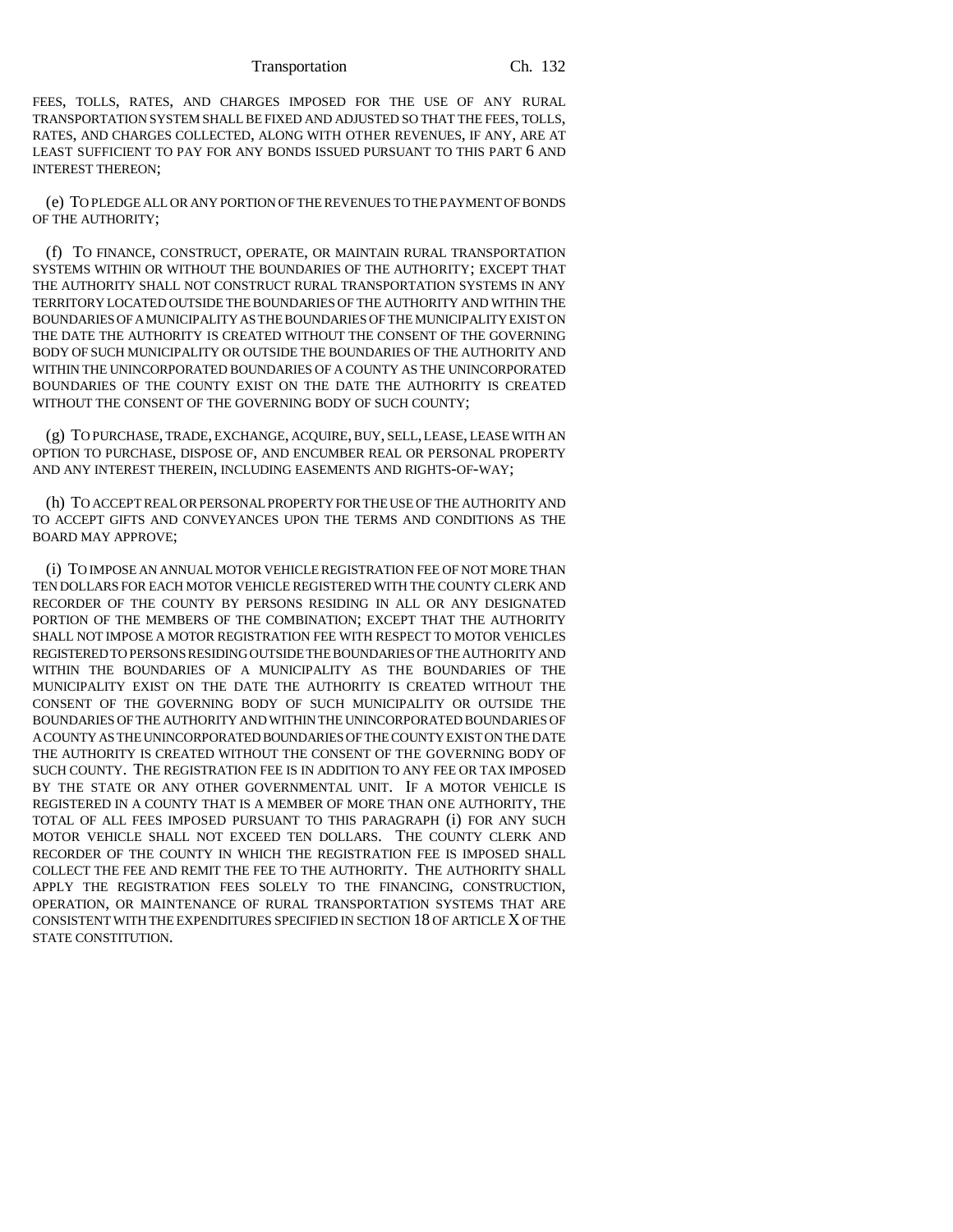(j) SUBJECT TO THE PROVISIONS OF SECTION 43-4-612, TO LEVY, IN ALL OR ANY DESIGNATED PORTION OF THE MEMBERS OF THE COMBINATION, A SALES OR USE TAX, OR BOTH, AT A RATE NOT TO EXCEED FOUR-TENTHS OF ONE PERCENT UPON EVERY TRANSACTION OR OTHER INCIDENT WITH RESPECT TO WHICH A SALES OR USE TAX IS LEVIED BY THE STATE; EXCEPT THAT THE AUTHORITY SHALL NOT LEVY ANY SUCH SALES OR USE TAX ON ANY TRANSACTION OR OTHER INCIDENT OCCURRING IN ANY TERRITORY LOCATED OUTSIDE THE BOUNDARIES OF THE AUTHORITY AND WITHIN THE BOUNDARIES OF A MUNICIPALITY AS THE BOUNDARIES OF THE MUNICIPALITY EXIST ON THE DATE THE AUTHORITY IS CREATED WITHOUT THE CONSENT OF THE GOVERNING BODY OF SUCH MUNICIPALITY OR OUTSIDE THE BOUNDARIES OF THE AUTHORITY AND WITHIN THE UNINCORPORATED BOUNDARIES OF A COUNTY AS THE UNINCORPORATED BOUNDARIES EXIST ON THE DATE THE AUTHORITY IS CREATED WITHOUT THE CONSENT OF THE GOVERNING BODY OF SUCH COUNTY. THE TAX IMPOSED PURSUANT TO THIS PARAGRAPH (j) IS IN ADDITION TO ANY OTHER SALES OR USE TAX IMPOSED PURSUANT TO LAW AND IS EXEMPT FROM THE LIMITATION IMPOSED BY SECTION 29-2-108,C.R.S. IF A MEMBER OF THE COMBINATION IS LOCATED WITHIN MORE THAN ONE AUTHORITY, THE SALES OR USE TAX, OR BOTH, AUTHORIZED BY THIS PARAGRAPH (j) SHALL NOT EXCEED FOUR-TENTHS OF ONE PERCENT UPON EVERY TRANSACTION OR OTHER INCIDENT WITH RESPECT TO WHICH A SALES OR USE TAX IS LEVIED BY THE STATE. THE EXECUTIVE DIRECTOR OF THE DEPARTMENT OF REVENUE SHALL COLLECT, ADMINISTER, AND ENFORCE THE SALES OR USE TAX, TO THE EXTENT FEASIBLE, IN THE MANNER PROVIDED IN SECTION 29-2-106, C.R.S. THE DIRECTOR SHALL MAKE MONTHLY DISTRIBUTIONS OF THE TAX COLLECTIONS TO THE AUTHORITY, WHICH SHALL APPLY THE PROCEEDS SOLELY TO THE FINANCING, CONSTRUCTION, OPERATION, OR MAINTENANCE OF RURAL TRANSPORTATION SYSTEMS. THE DEPARTMENT OF REVENUE SHALL RETAIN AN AMOUNT NOT TO EXCEED THE COST OF THE COLLECTION, ADMINISTRATION, AND ENFORCEMENT AND SHALL TRANSMIT THE AMOUNT TO THE STATE TREASURER, WHO SHALL CREDIT THE SAME TO THE RURAL TRANSPORTATION AUTHORITY SALES TAX FUND, WHICH FUND IS HEREBY CREATED. THE AMOUNTS SO RETAINED ARE HEREBY APPROPRIATED ANNUALLY FROM THE FUND TO THE DEPARTMENT OF REVENUE TO THE EXTENT NECESSARY FOR THE DEPARTMENT'S COLLECTION, ADMINISTRATION, AND ENFORCEMENT OF THE PROVISIONS OF THIS PART 6. ANY MONEYS REMAINING IN THE FUND ATTRIBUTABLE TO TAXES COLLECTED IN THE PRIOR FISCAL YEAR SHALL BE TRANSMITTED TO THE AUTHORITY; EXCEPT THAT, PRIOR TO THE TRANSMISSION TO THE AUTHORITY OF SUCH MONEYS, ANY MONEYS APPROPRIATED FROM THE GENERAL FUND TO THE DEPARTMENT OF REVENUE FOR THE COLLECTION, ADMINISTRATION, AND ENFORCEMENT OF THE TAX FOR THE PRIOR FISCAL YEAR SHALL BE REPAID.

(k) TO HAVE AND EXERCISE ALL RIGHTS AND POWERS NECESSARY OR INCIDENTAL TO OR IMPLIED FROM THE SPECIFIC POWERS GRANTED BY THIS PART 6. THE SPECIFIC POWERS SHALL NOT BE CONSIDERED AS A LIMITATION UPON ANY POWER NECESSARY OR APPROPRIATE TO CARRY OUT THE PURPOSES AND INTENT OF THIS PART 6.

(2) (a) THE BOARD MAY INCLUDE PROPERTY WITHIN OR EXCLUDE PROPERTY FROM THE BOUNDARIES OF THE AUTHORITY IN THE MANNER PROVIDED IN THIS SUBSECTION (2). PROPERTY MAY NOT BE INCLUDED WITHIN THE BOUNDARIES OF THE AUTHORITY UNLESS IT IS WITHIN THE BOUNDARIES OF THE MEMBERS OF THE COMBINATION AND IS CONTIGUOUS TO PROPERTY WITHIN THE BOUNDARIES OF THE AUTHORITY AT THE TIME OF THE INCLUSION. PROPERTY LOCATED WITHIN THE BOUNDARIES OF A MUNICIPALITY THAT IS NOT A MEMBER OF THE COMBINATION AS THE BOUNDARIES OF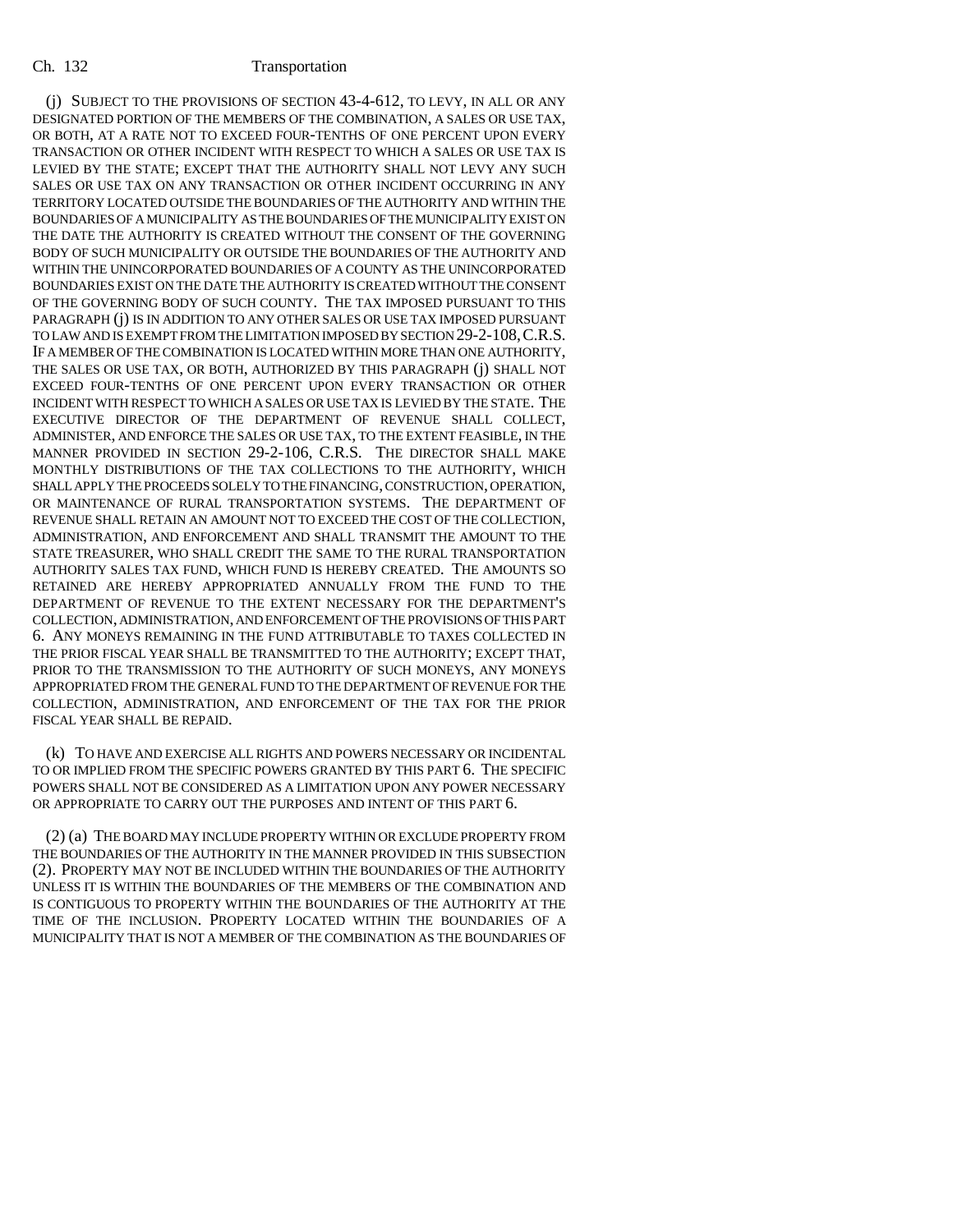THE MUNICIPALITY EXIST ON THE DATE THE PROPERTY IS INCLUDED MAY NOT BE INCLUDED WITHOUT THE CONSENT OF THE GOVERNING BODY OF SUCH MUNICIPALITY, AND PROPERTY WITHIN THE UNINCORPORATED BOUNDARIES OF A COUNTY THAT IS NOT A MEMBER OF THE COMBINATION AS THE UNINCORPORATED BOUNDARIES OF THE COUNTY EXIST ON THE DATE THE PROPERTY IS INCLUDED MAY NOT BE INCLUDED WITHOUT THE CONSENT OF THE GOVERNING BODY OF SUCH COUNTY.

(b) (I) PRIOR TO ANY INCLUSION IN OR EXCLUSION OF PROPERTY FROM THE BOUNDARIES OF THE AUTHORITY, THE BOARD SHALL CAUSE NOTICE OF THE PROPOSED INCLUSION OR EXCLUSION TO BE PUBLISHED IN A NEWSPAPER OF GENERAL CIRCULATION WITHIN THE BOUNDARIES OF THE AUTHORITY AND CAUSE THE NOTICE TO BE MAILED TO THE DIVISION, TO THE TRANSPORTATION COMMISSION, AND TO THE OWNERS OF PROPERTY TO BE INCLUDED OR EXCLUDED AT THE LAST-KNOWN ADDRESS DESCRIBED FOR THE OWNERS IN THE REAL ESTATE RECORDS OF THE COUNTY IN WHICH THE PROPERTY IS LOCATED. THE NOTICE SHALL DESCRIBE THE PROPERTY TO BE INCLUDED IN OR EXCLUDED FROM THE BOUNDARIES OF THE AUTHORITY, SHALL SPECIFY THE DATE, TIME, AND PLACE AT WHICH THE BOARD SHALL HOLD A PUBLIC HEARING ON THE PROPOSED INCLUSION OR EXCLUSION, AND SHALL STATE THAT PERSONS HAVING OBJECTIONS TO THE INCLUSION OR EXCLUSION MAY APPEAR AT THE PUBLIC HEARING TO OBJECT TO THE PROPOSED INCLUSION OR EXCLUSION. THE DATE OF THE PUBLIC HEARING CONTAINED IN THE NOTICE SHALL BE NOT LESS THAN TWENTY DAYS AFTER THE MAILING AND PUBLICATION OF THE NOTICE. THE BOARD, AT THE TIME AND PLACE DESIGNATED IN THE NOTICE OR AT SUCH TIMES AND PLACES TO WHICH THE HEARING MAY BE ADJOURNED, SHALL HEAR ALL OBJECTIONS TO THE PROPOSED INCLUSION OR EXCLUSION.

(II) THE BOARD, UPON THE AFFIRMATIVE VOTE OF TWO-THIRDS OF THE DIRECTORS OF THE BOARD, MAY ADOPT A RESOLUTION INCLUDING OR EXCLUDING ALL OR ANY PORTION OF THE PROPERTY DESCRIBED IN THE NOTICE. UPON THE ADOPTION OF THE RESOLUTION, THE PROPERTY SHALL BE INCLUDED WITHIN OR EXCLUDED FROM THE BOUNDARIES OF THE AUTHORITY AS SET FORTH IN THE RESOLUTION. THE BOARD MAY ADOPT THE RESOLUTION WITHOUT AMENDING THE CONTRACT REQUIRED BY SECTION 43-4-603 (2). THE BOARD SHALL FILE THE RESOLUTION WITH THE DIRECTOR OF THE DIVISION, WHO SHALL CAUSE THE RESOLUTION TO BE RECORDED IN THE REAL ESTATE RECORDS OF EACH COUNTY HAVING TERRITORY INCLUDED IN THE BOUNDARIES OF THE AUTHORITY.

(c) ALL PROPERTY EXCLUDED FROM THE AUTHORITY SHALL THEREAFTER BE SUBJECT TO THE REVENUE-RAISING POWERS OF THE AUTHORITY ONLY TO THE EXTENT THAT THE POWERS HAVE BEEN EXERCISED BY THE AUTHORITY AGAINST THE PROPERTY OR ACTIVITIES OCCURRING ON THE PROPERTY PRIOR TO THE EXCLUSION AND TO THE EXTENT REQUIRED TO COMPLY WITH AGREEMENTS WITH THE HOLDERS OF BONDS OUTSTANDING AT THE TIME OF THE EXCLUSION. ALL PROPERTY OR ACTIVITIES OCCURRING ON THE PROPERTY INCLUDED WITHIN THE AUTHORITY SHALL THEREAFTER BE SUBJECT TO THE REVENUE-RAISING POWERS OF THE AUTHORITY. IN NO WAY WILL THIS SECTION AFFECT OR INCREASE PROPERTY TAXES IN THE AFFECTED TERRITORY OR JURISDICTION.

(3) PROPERTY INCLUDED IN AN AUTHORITY PURSUANT TO THIS SECTION ARE SUBJECT TO THE SAME MILL LEVIES AND OTHER TAXES LEVIED OR TO BE LEVIED ON OTHER SIMILARLY SITUATED PROPERTY AT THE TIME THE ADDITIONAL PROPERTY IS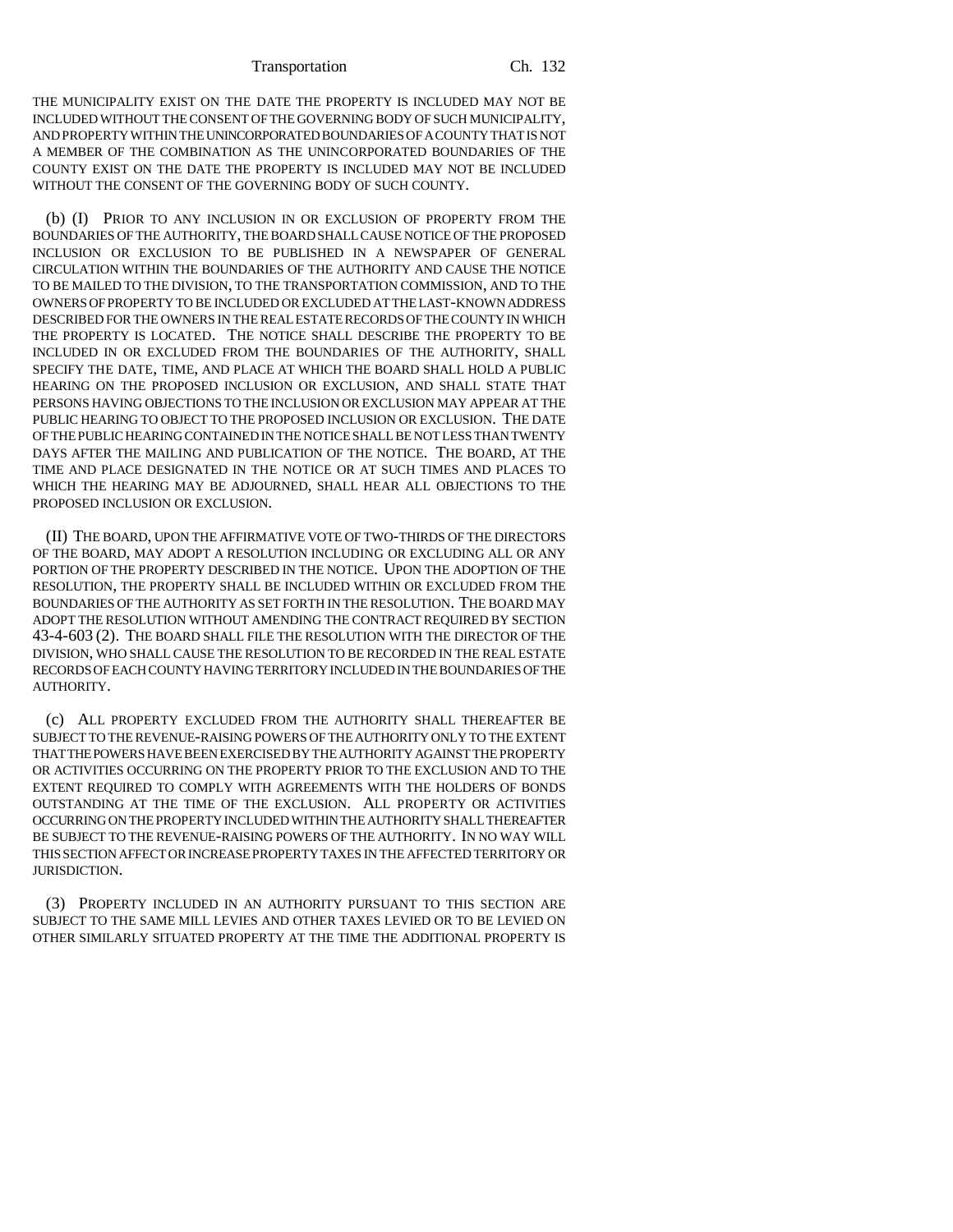INCLUDED. THE NEWLY INCLUDED PROPERTY IS AN ADDITION TO TAXABLE REAL PROPERTY, AND THE APPLICATION OF SUCH LEVIES AND OTHER TAXES TO THE NEWLY INCLUDED PROPERTY IS NOT SUBJECT TO THE REQUIREMENTS OF SECTION 20 (4) OF ARTICLE X OF THE STATE CONSTITUTION. THIS SUBSECTION (3) IS INTENDED TO PLACE NEWLY INCLUDED PROPERTY AND SIMILARLY SITUATED EXISTING PROPERTY WITHIN AN AUTHORITY ON AN EQUAL BASIS.

(4) THE BOARD, UPON THE AFFIRMATIVE VOTE OF TWO-THIRDS OF THE DIRECTORS OF THE BOARD, MAY DETERMINE THE LOCATION OF THE RURAL TRANSPORTATION SYSTEM.

(5) ANY RURAL TRANSPORTATION SYSTEM CONSTRUCTED BY AN AUTHORITY UNDER THIS PART 6 THAT IS FUNDED, IN WHOLE OR IN PART, FROM THE HIGHWAY USERS TAX FUND AND THAT MAY BE REASONABLY EXPECTED TO EXCEED ONE HUNDRED FIFTY THOUSAND DOLLARS IN THE AGGREGATE FOR ANY FISCAL YEAR SHALL BE SUBJECT TO THE CONSTRUCTION BIDDING PROVISIONS IN PART 7 OF ARTICLE 1 OF TITLE 29, C.R.S. IF THE STATE IS INVOLVED IN THE CONSTRUCTION OF SUCH RURAL TRANSPORTATION SYSTEM, THE CONSTRUCTION BIDDING PROVISIONS IN ARTICLE 92 OF TITLE 24, C.R.S., SHALL APPLY. NOTHING HEREIN SHALL BE CONSTRUED TO AFFECT THE ABILITY OF SUCH ENTITIES TO ENTER INTO DESIGN-BUILD CONTRACTS UNDER APPLICABLE STATE LAWS.

(6) IN EXERCISING ANY OF THE POWERS TO IMPOSE TAXES PURSUANT TO SUBSECTION (1) OF THIS SECTION, AN AUTHORITY SHALL, WHENEVER POSSIBLE, ASSESS ANY SUCH TAX WITHIN THE BOUNDARIES OF EXISTING TAXING DISTRICTS IN ORDER TO REDUCE THE ADMINISTRATIVE COSTS OF THE DEPARTMENT OF REVENUE.

**43-4-606. Establishment of rural transportation activity enterprises.** (1) ANY AUTHORITY MAY ESTABLISH RURAL TRANSPORTATION ACTIVITY ENTERPRISES FOR THE PURPOSE OF PURSUING OR CONTINUING ACTIVITIES AUTHORIZED BY THIS PART 6. ANY RURAL TRANSPORTATION ACTIVITY ENTERPRISE ESTABLISHED OR MAINTAINED PURSUANT TO THIS PART 6 IS NOT SUBJECT TO THE PROVISIONS OF SECTION 20 OF ARTICLE X OF THE STATE CONSTITUTION.

(2) (a) EACH RURAL TRANSPORTATION ACTIVITY ENTERPRISE SHALL BE WHOLLY OWNED BY A SINGLE AUTHORITY AND SHALL NOT BE COMBINED WITH ANY RURAL TRANSPORTATION ACTIVITY ENTERPRISE OWNED BY ANOTHER AUTHORITY; EXCEPT THAT EACH AUTHORITY MAY ESTABLISH MORE THAN ONE RURAL TRANSPORTATION ACTIVITY ENTERPRISE AND EACH RURAL TRANSPORTATION ACTIVITY ENTERPRISE MAY CONDUCT OR CONTINUE TO CONDUCT ONE OR MORE ACTIVITIES AUTHORIZED BY THIS PART 6 AS MAY BE DETERMINED BY THE GOVERNING BODY OF THE RURAL TRANSPORTATION ACTIVITY ENTERPRISE.

(b) THIS SUBSECTION (2) DOES NOT LIMIT THE AUTHORITY OF A RURAL TRANSPORTATION ACTIVITY ENTERPRISE TO CONTRACT WITH ANY OTHER PERSON OR ENTITY, INCLUDING OTHER AUTHORITIES, OTHER STATE OR LOCAL GOVERNMENTS, OR OTHER RURAL TRANSPORTATION ACTIVITY ENTERPRISES.

(3) THE GOVERNING BODY OF A RURAL TRANSPORTATION ACTIVITY ENTERPRISE IS THE BOARD OF THE AUTHORITY THAT OWNS THE ENTERPRISE.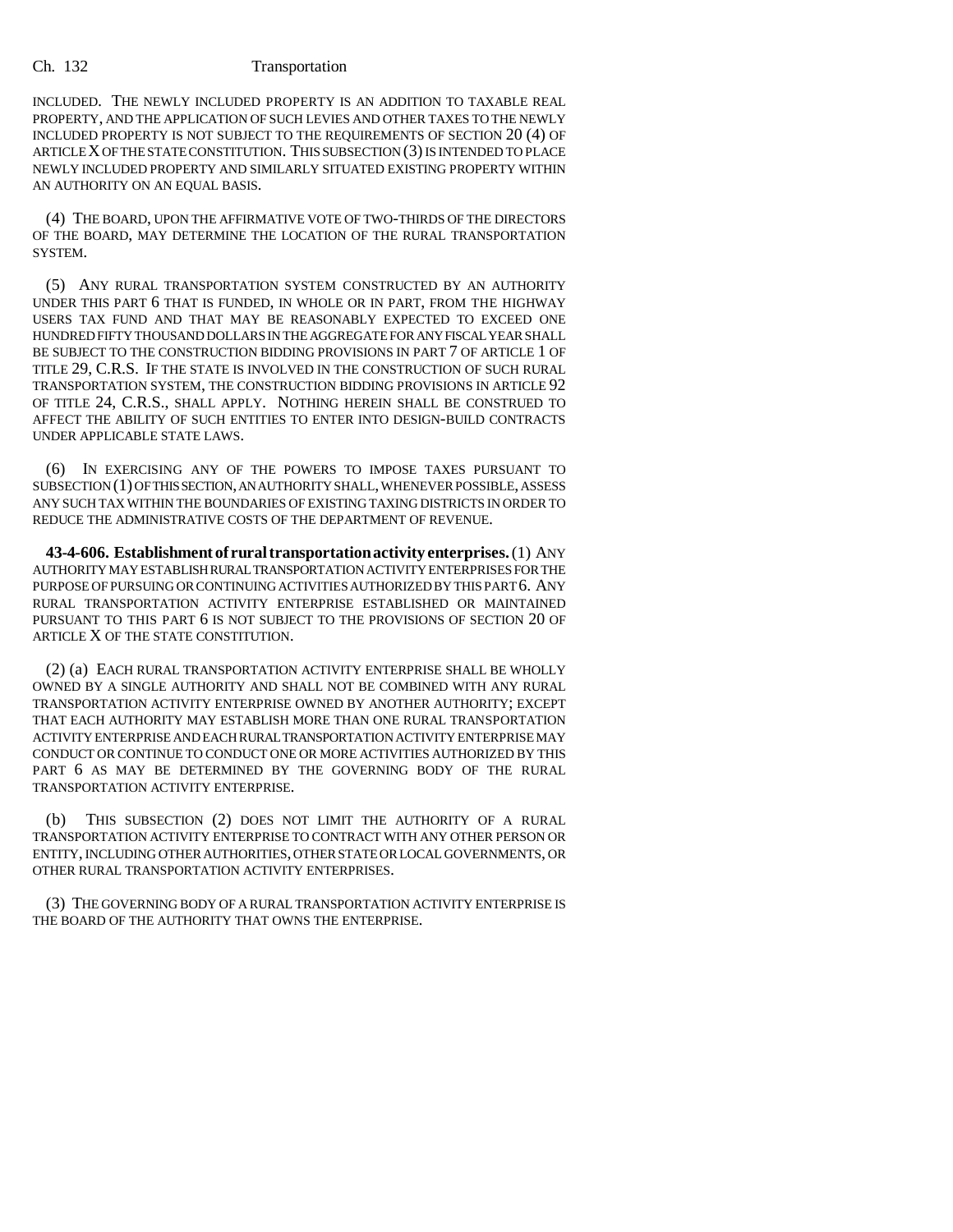(4) THE GOVERNING BODY FOR EACH RURAL TRANSPORTATION ACTIVITY ENTERPRISE MAY EXERCISE THE AUTHORITY'S LEGAL AUTHORITY RELATING TO ACTIVITIES AUTHORIZED BY THIS PART 6, BUT NO RURAL TRANSPORTATION ACTIVITY ENTERPRISE MAY LEVY A TAX THAT IS SUBJECT TO THE REQUIREMENTS OF SECTION 20 (4) OF ARTICLE X OF THE STATE CONSTITUTION.

(5) EACH RURAL TRANSPORTATION ACTIVITY ENTERPRISE, THROUGH ITS GOVERNING BODY, MAY ISSUE OR REISSUE REVENUE BONDS IN ACCORDANCE WITH THE PROVISIONS OF SECTION 43-4-609. EACH BOND ISSUED UNDER THIS SUBSECTION (5) SHALL RECITE IN SUBSTANCE THAT THE BOND, INCLUDING THE INTEREST THEREON, IS PAYABLE FROM THE REVENUES AND OTHER AVAILABLE FUNDS OF THE RURAL TRANSPORTATION ACTIVITY ENTERPRISE PLEDGED FOR THE PAYMENT THEREOF.

(6) THE POWERS PROVIDED IN THIS SECTION FOR RURAL TRANSPORTATION ACTIVITY ENTERPRISES SHALL NOT MODIFY, LIMIT, OR AFFECT THE POWERS CONFERRED BY ANY OTHER LAW, EITHER DIRECTLY OR INDIRECTLY.

(7) LOAN AGREEMENTS SUBJECT TO REPAYMENT OR CONTRACTS TO PROVIDE RURAL TRANSPORTATION SYSTEMS OR THE USE OF PROPERTY INCLUDED IN OR IN CONNECTION WITH A RURAL TRANSPORTATION SYSTEM, WHICH INVOLVE THE PAYMENT OF FUNDS FOR SUCH SYSTEMS OR THE USE OF THE PROPERTY TO AN AUTHORITY OR ITS RURAL TRANSPORTATION ACTIVITY ENTERPRISE BY A STATE OR LOCAL GOVERNMENT OR BY ANOTHER AUTHORITY OR RURAL TRANSPORTATION ACTIVITY ENTERPRISE, ARE NOT GRANTS FOR PURPOSES OF THE DEFINITION OF ENTERPRISE UNDER SECTION  $20(2)$  (d) OF ARTICLE X OF THE STATE CONSTITUTION.

(8) AN AUTHORITY OR ITS RURAL TRANSPORTATION ACTIVITY ENTERPRISE MAY CONTRACT WITH ANY OTHER GOVERNMENTAL OR PRIVATE SOURCE OF FUNDING FOR LOANS AND GRANTS RELATED TO RURAL TRANSPORTATION ACTIVITY ENTERPRISE FUNCTIONS.

(9) REVENUES COLLECTED OR SPENT BY AN AUTHORITY FOR RURAL TRANSPORTATION SYSTEMS OR THE USE OF PROPERTY INCLUDED IN OR IN CONNECTION WITH A RURAL TRANSPORTATION SYSTEM RENDERED OR PROVIDED BY A RURAL TRANSPORTATION ACTIVITY ENTERPRISE OWNED BY THE AUTHORITY ARE NOT SUBJECT TO THE PROVISIONS OF SECTION 20 (4) AND (7) OF ARTICLE X OF THE STATE CONSTITUTION.

(10) THE RATES OR A CHANGE IN THE RATES CHARGED BY AN AUTHORITY FOR RURAL TRANSPORTATION SYSTEMS OR FOR THE USE OF PROPERTY INCLUDED IN OR IN CONNECTION WITH A RURAL TRANSPORTATION SYSTEM RENDERED OR PROVIDED BY A RURAL TRANSPORTATION ACTIVITY ENTERPRISE OWNED BY THE AUTHORITY ARE NOT TAXES SUBJECT TO THE PROVISIONS OF SECTION 20 (4) AND (7) OF ARTICLE X OF THE STATE CONSTITUTION.

(11) THE AUTHORITY GRANTED TO A RURAL TRANSPORTATION ACTIVITY ENTERPRISE UNDER THIS SECTION IS IN ADDITION TO ALL OTHER AUTHORITY PROVIDED BY LAW. NOTHING CONTAINED IN THIS PART 6 SHALL BE CONSTRUED TO REQUIRE THE ESTABLISHMENT, OPERATION, OR CONTINUATION OF A RURAL TRANSPORTATION ACTIVITY ENTERPRISE OR TO LIMIT THE AUTHORITY OF ANY STATE OR LOCAL GOVERNMENT TO UTILIZE OTHER POLICIES AND PROCEDURES FOR ESTABLISHING,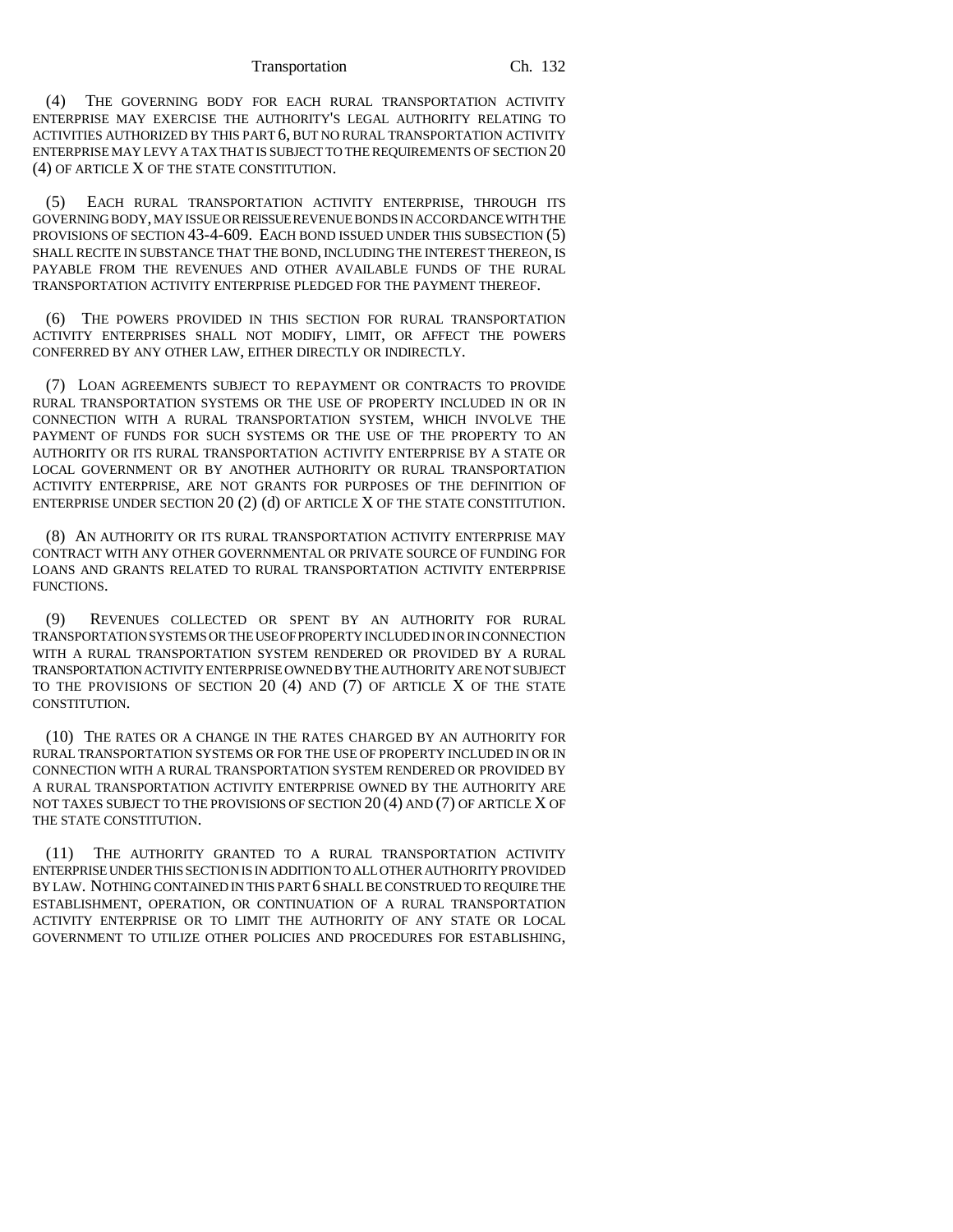OPERATING, OR CONTINUING ANY ENTERPRISE FOR ANY LAWFUL PURPOSE.

**43-4-607. Traffic laws - toll collection.** (1) THE TRAFFIC LAWS OF THIS STATE AND OF ANY MUNICIPALITY, IN WHICH A RURAL TRANSPORTATION SYSTEM IS CONSTRUCTED, OPERATED, OR MAINTAINED BY AN AUTHORITY, AND THE AUTHORITY'S RULES AND REGULATIONS REGARDING TOLL COLLECTION AND ENFORCEMENT SHALL PERTAIN TO AND GOVERN THE USE OF ANY SUCH RURAL TRANSPORTATION SYSTEM ON WHICH VEHICLES SUBJECT TO THE TRAFFIC LAWS OR RULES AND REGULATIONS ARE OPERATED. STATE AND LOCAL LAW ENFORCEMENT AUTHORITIES ARE AUTHORIZED TO ENTER INTO TRAFFIC AND TOLL ENFORCEMENT AGREEMENTS WITH AUTHORITIES. ANY FUNDS RECEIVED BY A STATE LAW ENFORCEMENT AUTHORITY PURSUANT TO THE TOLL ENFORCEMENT AGREEMENT ARE SUBJECT TO ANNUAL APPROPRIATION BY THE GENERAL ASSEMBLY TO THE LAW ENFORCEMENT AUTHORITY FOR THE PURPOSE OF PERFORMING ITS DUTIES PURSUANT TO THE AGREEMENT.

(2) ANY PERSON WHO FAILS TO PAY A REQUIRED FEE, TOLL, RATE, OR CHARGE FOR THE PRIVILEGE OF TRAVELING ON OR USING ANY PROPERTY INCLUDED IN A RURAL TRANSPORTATION SYSTEM PURSUANT TO THIS PART 6 IS SUBJECT TO THE PENALTY SPECIFIED IN SECTIONS 42-4-613 AND 42-4-1701 (4) (a) (I) (G), C.R.S.

**43-4-608. Local improvement districts.** THE BOARD MAY ESTABLISH LOCAL IMPROVEMENT DISTRICTS WITHIN THE BOUNDARIES OF THE AUTHORITY TO FACILITATE THE FINANCING, CONSTRUCTION, OPERATION, OR MAINTENANCE OF RURAL TRANSPORTATION SYSTEMS. THE BOARD MAY ESTABLISH SUCH LOCAL IMPROVEMENT DISTRICTS WHENEVER ANY AREA WITHIN THE BOUNDARIES OF THE AUTHORITY, IN THE OPINION OF THE BOARD, WILL BE ESPECIALLY BENEFITED BY THE FINANCING, CONSTRUCTION, OPERATION, OR MAINTENANCE OF A RURAL TRANSPORTATION SYSTEM. THE BOARD SHALL NOT ESTABLISH A LOCAL IMPROVEMENT DISTRICT UNLESS THE BOARD RECEIVES A PETITION SIGNED BY THE OWNERS OF THE PROPERTY THAT WILL BEAR A MAJORITY OF THE PROPOSED ASSESSMENTS AND A PETITION SIGNED BY THE LESSER OF A MAJORITY OF THE REGISTERED ELECTORATE IN THE PROPOSED DISTRICT OR ONE THOUSAND REGISTERED ELECTORS IN THE PROPOSED DISTRICT. THE METHOD OF CREATING LOCAL IMPROVEMENT DISTRICTS, MAKING THE IMPROVEMENTS, AND ASSESSING THE COSTS THEREOF SHALL BE AS PROVIDED IN PART 6 OF ARTICLE 20 OF TITLE 30, C.R.S.; EXCEPT THAT THE BOARD SHALL PERFORM THE DUTIES OF THE BOARD OF COUNTY COMMISSIONERS THEREUNDER AND THE IMPROVEMENTS SHALL BE RURAL TRANSPORTATION SYSTEMS AS DEFINED BY SECTION 43-4-602 (16).

**43-4-609. Bonds.** (1) THE AUTHORITY MAY, FROM TIME TO TIME, ISSUE BONDS FOR ANY OF ITS CORPORATE PURPOSES. THE AUTHORITY SHALL ISSUE THE BONDS PURSUANT TO RESOLUTION OF THE BOARD, AND THE BONDS SHALL BE PAYABLE SOLELY OUT OF ALL OR A SPECIFIED PORTION OF THE REVENUES AS DESIGNATED BY THE BOARD.

(2) AS PROVIDED IN THE RESOLUTION OF THE BOARD UNDER WHICH THE BONDS ARE AUTHORIZED TO BE ISSUED OR AS PROVIDED IN A TRUST INDENTURE BETWEEN THE AUTHORITY AND ANY COMMERCIAL BANK OR TRUST COMPANY HAVING FULL TRUST POWERS, THE BONDS MAY:

(a) BE EXECUTED AND DELIVERED BY THE AUTHORITY AT SUCH TIMES;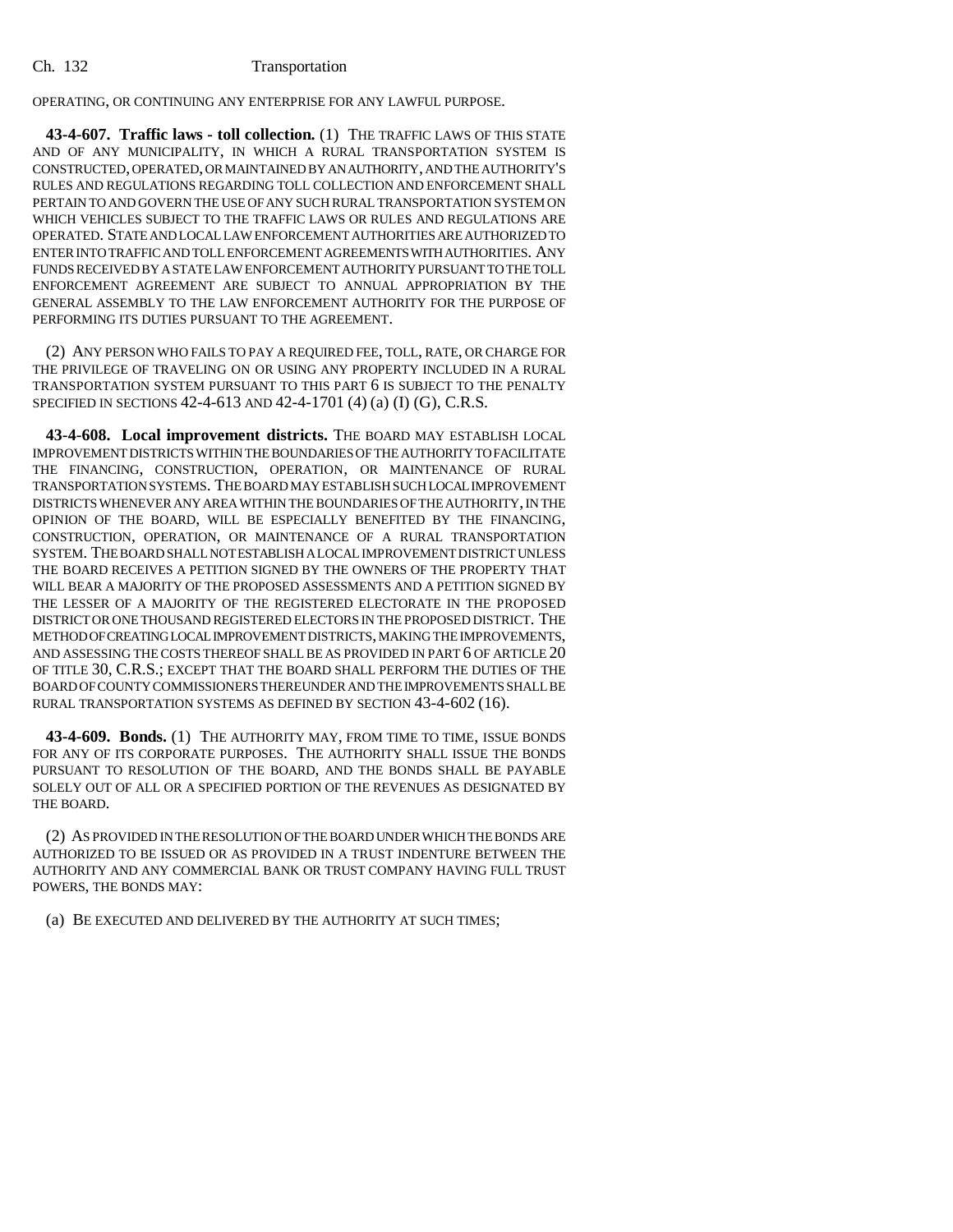(b) BE IN SUCH FORM AND DENOMINATIONS AND INCLUDE SUCH TERMS AND MATURITIES;

(c) BE SUBJECT TO OPTIONAL OR MANDATORY REDEMPTION PRIOR TO MATURITY WITH OR WITHOUT A PREMIUM;

(d) BE IN FULLY REGISTERED FORM OR BEARER FORM REGISTRABLE AS TO PRINCIPAL OR INTEREST OR BOTH;

(e) BEAR SUCH CONVERSION PRIVILEGES;

(f) BE PAYABLE IN SUCH INSTALLMENTS AND AT SUCH TIMES NOT EXCEEDING FORTY YEARS FROM THE DATE THEREOF;

(g) BE PAYABLE AT SUCH PLACE OR PLACES WHETHER WITHIN OR WITHOUT THE STATE;

(h) BEAR INTEREST AT SUCH RATE OR RATES PER ANNUM, WHICH MAY BE FIXED OR VARY ACCORDING TO INDEX, PROCEDURE, OR FORMULA OR AS DETERMINED BY THE AUTHORITY OR ITS AGENTS, WITHOUT REGARD TO ANY INTEREST RATE LIMITATION APPEARING IN ANY OTHER LAW OF THE STATE;

(i) BE SUBJECT TO PURCHASE AT THE OPTION OF THE HOLDER OR THE AUTHORITY AND BE EVIDENCED IN SUCH MANNER;

(j) BE EXECUTED BY THE OFFICERS OF THE AUTHORITY, INCLUDING THE USE OF ONE OR MORE FACSIMILE SIGNATURES SO LONG AS AT LEAST ONE MANUAL SIGNATURE APPEARS ON THE BONDS, WHICH SIGNATURES MAY BE EITHER OF AN OFFICER OF THE AUTHORITY OR OF AN AGENT AUTHENTICATING THE SAME;

(k) BE IN THE FORM OF COUPON BONDS THAT HAVE ATTACHED INTEREST COUPONS BEARING A MANUAL OR FACSIMILE SIGNATURE OF AN OFFICER OF THE AUTHORITY; AND

(l) CONTAIN SUCH PROVISIONS NOT INCONSISTENT WITH THIS PART 6.

(3) THE BONDS MAY BE SOLD AT PUBLIC OR PRIVATE SALE AT SUCH PRICE OR PRICES, IN SUCH MANNER, AND AT SUCH TIMES AS DETERMINED BY THE BOARD, AND THE BOARD MAY PAY ALL FEES, EXPENSES, AND COMMISSIONS THAT IT DEEMS NECESSARY OR ADVANTAGEOUS IN CONNECTION WITH THE SALE OF THE BONDS. THE POWER TO FIX THE DATE OF SALE OF THE BONDS, TO RECEIVE BIDS OR PROPOSALS, TO AWARD AND SELL BONDS, TO FIX INTEREST RATES, AND TO TAKE ALL OTHER ACTION NECESSARY TO SELL AND DELIVER THE BONDS MAY BE DELEGATED TO AN OFFICER OR AGENT OF THE AUTHORITY. ANY OUTSTANDING BONDS MAY BE REFUNDED BY THE AUTHORITY PURSUANT TO ARTICLE 56 OF TITLE 11, C.R.S. ALL BONDS AND ANY INTEREST COUPONS APPLICABLE THERETO ARE DECLARED TO BE NEGOTIABLE INSTRUMENTS.

(4) THE RESOLUTION OR TRUST INDENTURE AUTHORIZING THE ISSUANCE OF THE BONDS MAY PLEDGE ALL OR A PORTION OF THE REVENUES OF THE AUTHORITY, MAY CONTAIN SUCH PROVISIONS FOR PROTECTING AND ENFORCING THE RIGHTS AND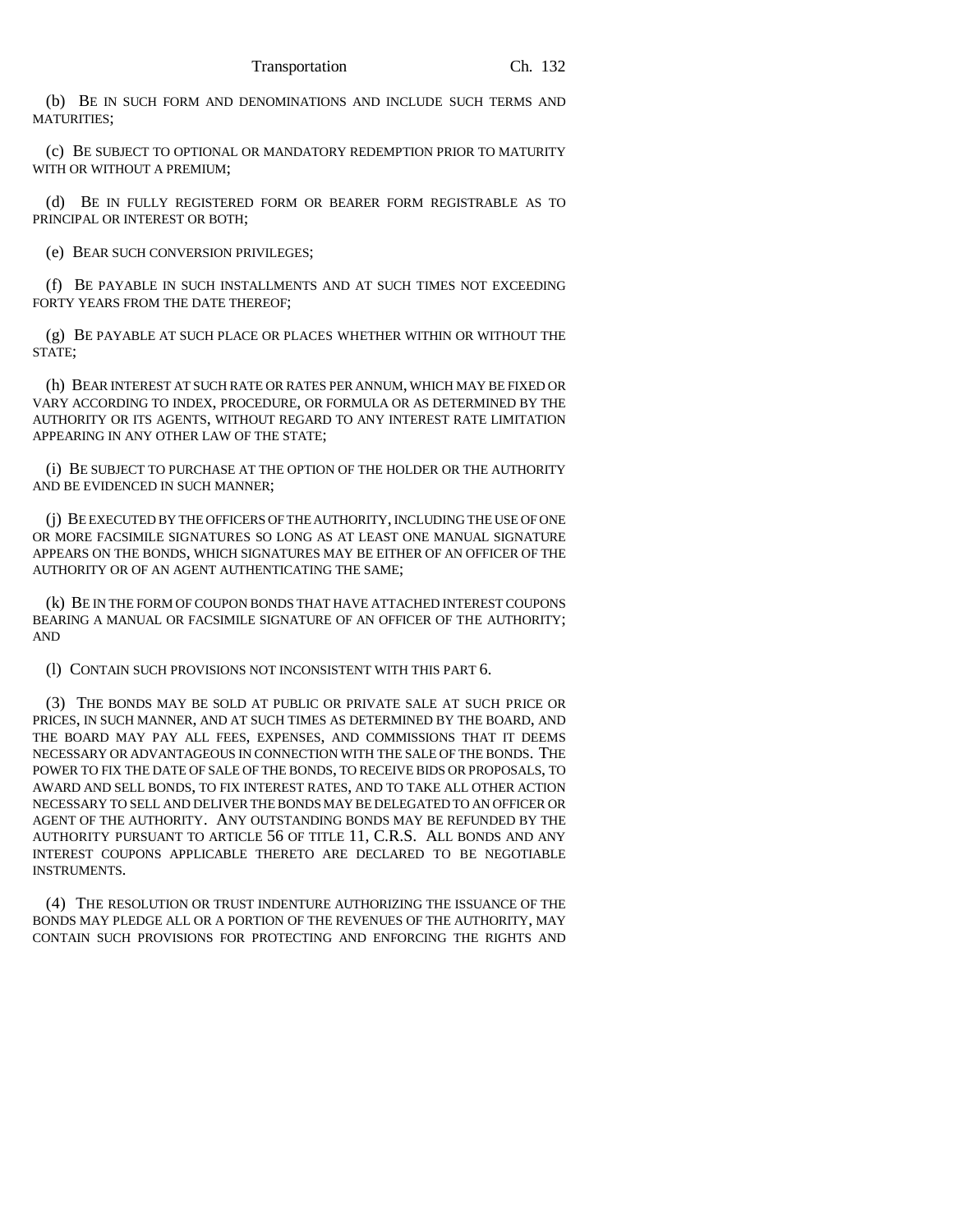REMEDIES OF HOLDERS OF ANY OF THE BONDS AS THE AUTHORITY DEEMS APPROPRIATE, MAY SET FORTH THE RIGHTS AND REMEDIES OF THE HOLDERS OF ANY OF THE BONDS, AND MAY CONTAIN PROVISIONS THAT THE AUTHORITY DEEMS APPROPRIATE FOR THE SECURITY OF THE HOLDERS OF THE BONDS, INCLUDING, BUT NOT LIMITED TO, PROVISIONS FOR LETTERS OF CREDIT, INSURANCE, STANDBY CREDIT AGREEMENTS, OR OTHER FORMS OF CREDIT ENSURING TIMELY PAYMENT OF THE BONDS, INCLUDING THE REDEMPTION PRICE OR THE PURCHASE PRICE.

(5) ANY PLEDGE OF REVENUES OR PROPERTY MADE BY THE AUTHORITY OR BY ANY PERSON OR GOVERNMENTAL UNIT WITH WHICH THE AUTHORITY CONTRACTS SHALL BE VALID AND BINDING FROM THE TIME THE PLEDGE IS MADE. THE REVENUES OR PROPERTY SO PLEDGED SHALL IMMEDIATELY BE SUBJECT TO THE LIEN OF THE PLEDGE WITHOUT ANY PHYSICAL DELIVERY OR FURTHER ACT, AND THE LIEN OF THE PLEDGE SHALL BE VALID AND BINDING AGAINST ALL PARTIES HAVING CLAIMS OF ANY KIND IN TORT, CONTRACT, OR OTHERWISE AGAINST THE PLEDGING PARTY, IRRESPECTIVE OF WHETHER SUCH CLAIMING PARTY HAS NOTICE OF SUCH LIEN. THE INSTRUMENT BY WHICH THE PLEDGE IS CREATED NEED NOT BE RECORDED OR FILED.

(6) NEITHER THE DIRECTORS OF THE BOARD, EMPLOYEES OF THE AUTHORITY, OR ANY PERSON EXECUTING THE BONDS SHALL BE LIABLE PERSONALLY ON THE BONDS OR SUBJECT TO ANY PERSONAL LIABILITY OR ACCOUNTABILITY BY REASON OF THE ISSUANCE THEREOF.

(7) THE AUTHORITY MAY PURCHASE ITS BONDS OUT OF ANY AVAILABLE FUNDS AND MAY HOLD, PLEDGE, CANCEL, OR RESELL THE BONDS SUBJECT TO AND IN ACCORDANCE WITH AGREEMENTS WITH THE HOLDERS THEREOF.

**43-4-610. Cooperative powers.** (1) THE AUTHORITY HAS THE POWER TO COOPERATE WITH ANY PERSON:

(a) TO ACCEPT CONTRIBUTIONS, LOANS, ADVANCES, OR LIENS SECURING OBLIGATIONS TO OR OF THE AUTHORITY FROM ANY PERSON WITH RESPECT TO THE FINANCING, CONSTRUCTION, OPERATION, OR MAINTENANCE OF A RURAL TRANSPORTATION SYSTEM AND, IN CONNECTION WITH ANY LOAN OR ADVANCE, TO ENTER INTO CONTRACTS ESTABLISHING THE REPAYMENT TERMS;

(b) TO ENTER INTO CONTRACTS WITH RESPECT TO AND TO COOPERATE IN THE FINANCING, CONSTRUCTION, OPERATION, OR MAINTENANCE OF A SPECIFIED RURAL TRANSPORTATION SYSTEM;

(c) TO ENTER INTO JOINT OPERATING CONTRACTS CONCERNING A RURAL TRANSPORTATION SYSTEM;

(d) TO ACQUIRE EASEMENTS OR RIGHTS-OF-WAY FOR A RURAL TRANSPORTATION SYSTEM;

(e) TO TRANSFER DOMINION OVER ALL OR ANY PORTION OF A RURAL TRANSPORTATION SYSTEM FINANCED, CONSTRUCTED, OPERATED, OR MAINTAINED BY THE AUTHORITY TO THE FEDERAL GOVERNMENT, THE STATE GOVERNMENT, OTHER GOVERNMENTAL UNITS, OR ANY PERSON; AND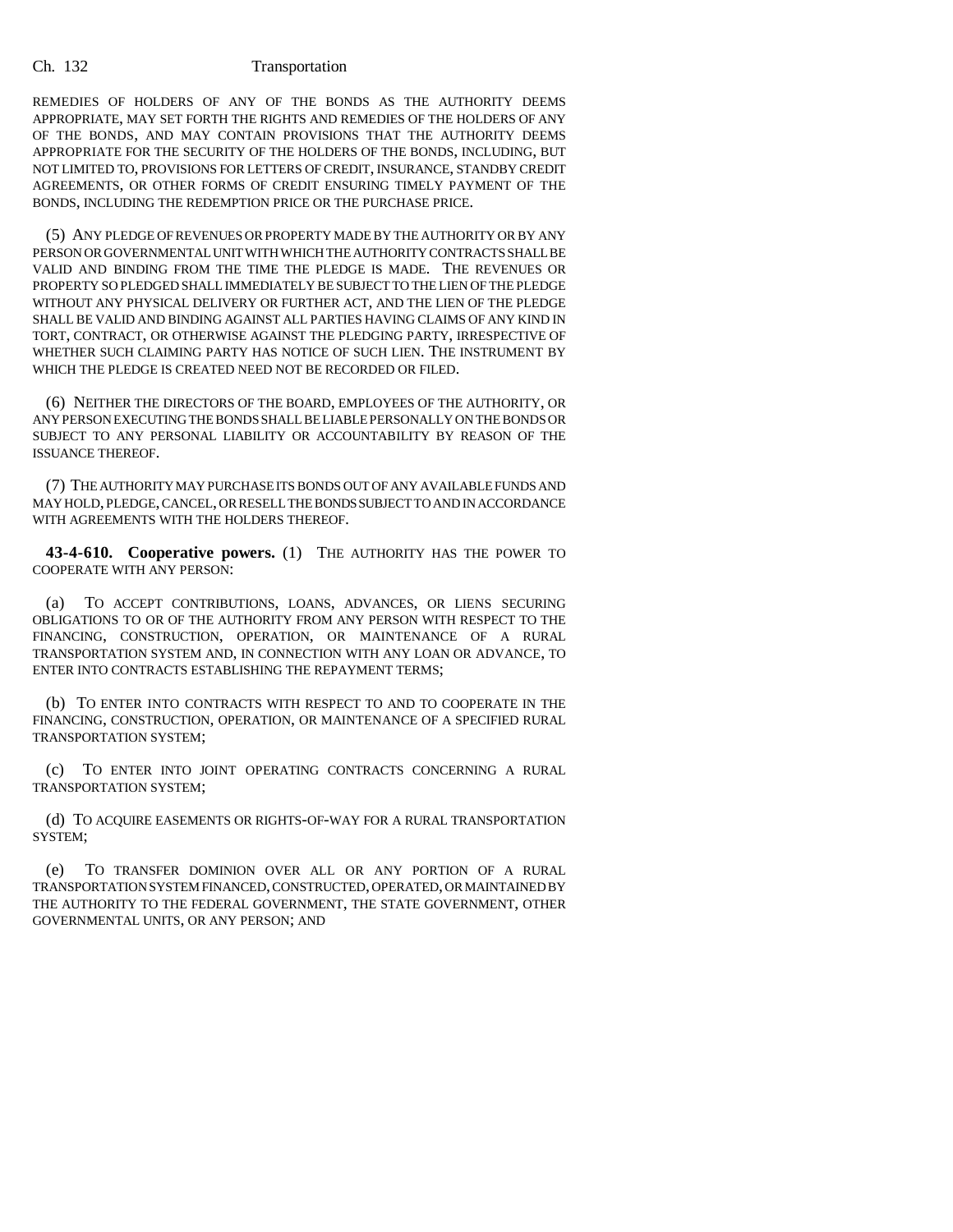(f) TO DESIGNATE A RURAL TRANSPORTATION SYSTEM AS PART OF THE FEDERAL HIGHWAY SYSTEM, THE STATE HIGHWAY SYSTEM, A COUNTY HIGHWAY SYSTEM, OR A MUNICIPAL HIGHWAY SYSTEM IF THE PERSON WITH JURISDICTION OVER THE APPLICABLE HIGHWAY SYSTEM CONSENTS TO THE DESIGNATION.

**43-4-611. Powers of governmental units.** (1) A GOVERNMENTAL UNIT, FOR THE PURPOSE OF AIDING AND COOPERATING IN THE FINANCING, CONSTRUCTION, OPERATION, OR MAINTENANCE OF ANY RURAL TRANSPORTATION SYSTEM, HAS THE POWER:

(a) TO SELL, LEASE, LOAN, DONATE, GRANT, CONVEY, ASSIGN, TRANSFER, AND OTHERWISE DISPOSE TO THE AUTHORITY ANY REAL OR PERSONAL PROPERTY OR INTERESTS THEREIN;

(b) TO ENTER INTO AGREEMENTS WITH ANY PERSON FOR THE JOINT FINANCING, CONSTRUCTION, OPERATION, OR MAINTENANCE OF ANY RURAL TRANSPORTATION SYSTEM. UPON COMPLIANCE WITH APPLICABLE CONSTITUTIONAL OR CHARTER LIMITATIONS, THE GOVERNMENTAL UNIT MAY AGREE TO MAKE PAYMENTS, WITHOUT LIMITATION AS TO AMOUNT EXCEPT AS SET FORTH IN THE AGREEMENT, FROM REVENUES RECEIVED FROM ONE OR MORE FISCAL YEARS, TO THE AUTHORITY OR ANY PERSON TO DEFRAY THE COSTS OF THE FINANCING, CONSTRUCTION, OPERATION, OR MAINTENANCE OF A RURAL TRANSPORTATION SYSTEM.

(c) TO TRANSFER OR ASSIGN TO THE AUTHORITY ANY CONTRACTS THAT MAY HAVE BEEN AWARDED BY THE GOVERNMENTAL UNIT FOR CONSTRUCTION, OPERATION, OR MAINTENANCE OF ANY RURAL TRANSPORTATION SYSTEM.

(2) TO ASSIST IN THE FINANCING, CONSTRUCTION, OPERATION, OR MAINTENANCE OF A RURAL TRANSPORTATION SYSTEM, ANY COUNTY OR MUNICIPALITY THAT IS A MEMBER OF A COMBINATION MAY, BY CONTRACT, PLEDGE TO THE AUTHORITY ALL OR A PORTION OF THE REVENUES IT RECEIVES FROM THE HIGHWAY USERS TAX FUND OR FROM ANY OTHER LEGALLY AVAILABLE FUNDS. THE AUTHORITY SHALL APPLY REVENUES THAT IT RECEIVES PURSUANT TO THE PLEDGE TO THE FINANCING, CONSTRUCTION, OPERATION, OR MAINTENANCE OF ANY RURAL TRANSPORTATION SYSTEM. THE AUTHORITY MAY REFUSE TO ACCEPT ANY REVENUES THAT WOULD CAUSE A MEMBER OF THE COMBINATION TO EXCEED ITS ALLOWABLE FISCAL YEAR SPENDING UNDER SECTION 20 OF ARTICLE X OF THE STATE CONSTITUTION AND THAT COULD RESULT IN A REFUND OF EXCESS REVENUES UNDER SAID SECTION 20.

**43-4-612. Referendum.** (1) NO ACTION BY AN AUTHORITY TO ESTABLISH OR INCREASE ANY TAX AUTHORIZED BY THIS PART 6 SHALL TAKE EFFECT UNLESS FIRST SUBMITTED TO A VOTE OF THE REGISTERED ELECTORS OF THAT PORTION OF THE COMBINATION IN WHICH THE TAX IS PROPOSED TO BE COLLECTED.

(2) NO ACTION BY AN AUTHORITY CREATING A MULTIPLE FISCAL YEAR DEBT OR OTHER FINANCIAL OBLIGATION THAT IS SUBJECT TO SECTION  $20(4)$  (b) OF ARTICLE X OF THE STATE CONSTITUTION SHALL TAKE EFFECT UNLESS FIRST SUBMITTED TO A VOTE OF THE REGISTERED ELECTORS RESIDING WITHIN THE BOUNDARIES OF THE AUTHORITY; EXCEPT THAT NO SUCH VOTE IS REQUIRED FOR OBLIGATIONS OF RURAL TRANSPORTATION ACTIVITY ENTERPRISES ESTABLISHED UNDER SECTION 43-4-606 OR FOR OBLIGATIONS OF ANY OTHER ENTERPRISE UNDER SECTION 20 (2) (d) OF ARTICLE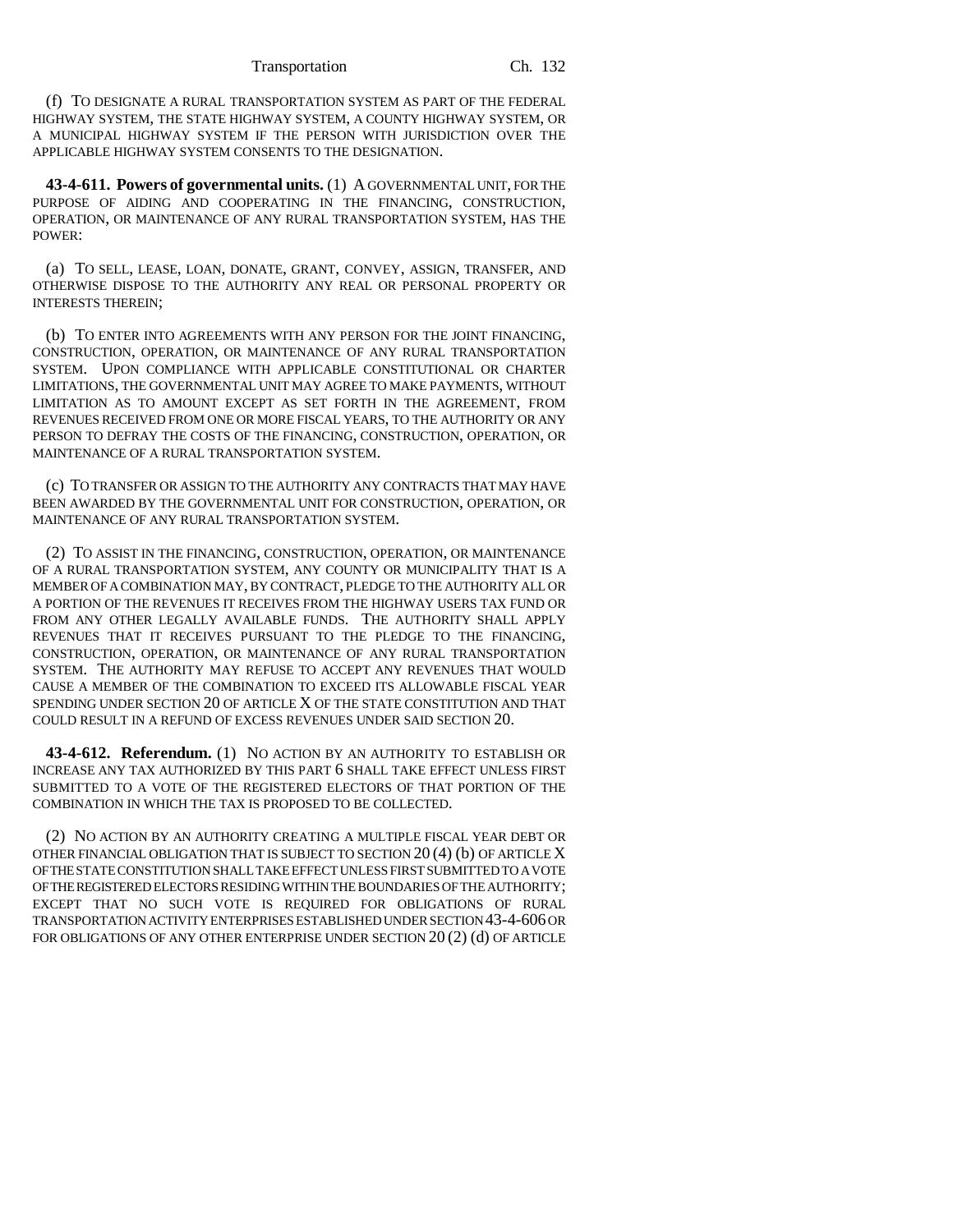# X OF THE STATE CONSTITUTION.

(3) THE QUESTIONS PROPOSED TO THE REGISTERED ELECTORS UNDER SUBSECTIONS (1) AND (2) OF THIS SECTION SHALL BE SUBMITTED AT A GENERAL ELECTION OR ANY ELECTION TO BE HELD ON THE FIRST TUESDAY IN NOVEMBER OF AN ODD-NUMBERED YEAR. THE ACTION SHALL NOT TAKE EFFECT UNLESS A MAJORITY OF THE REGISTERED ELECTORS VOTING THEREON AT THE ELECTION VOTE IN FAVOR THEREOF. THE ELECTION SHALL BE CONDUCTED IN SUBSTANTIALLY THE SAME MANNER AS COUNTY ELECTIONS, AND THE COUNTY CLERK AND RECORDER OF EACH COUNTY IN WHICH THE ELECTION IS CONDUCTED SHALL ASSIST THE AUTHORITY IN CONDUCTING THE ELECTION. THE AUTHORITY SHALL PAY THE COSTS INCURRED BY EACH COUNTY IN CONDUCTING SUCH AN ELECTION. NO MONEYS OF THE AUTHORITY MAY BE USED TO URGE OR OPPOSE PASSAGE OF AN ELECTION REQUIRED UNDER THIS SECTION.

**43-4-613. Notice to municipalities - opportunity for comment.** THE BOARD OF ANY AUTHORITY CREATED PURSUANT TO THIS PART 6, AT LEAST FORTY-FIVE DAYS PRIOR TO ANY MEETING AT WHICH THE BOARD SHALL CONSIDER OR TAKE ACTION ON A PROPOSAL TO ESTABLISH, INCREASE, OR DECREASE ANY TAX OR FEE AUTHORIZED BY THIS PART 6, SHALL DELIVER WRITTEN NOTICE OF THE MEETING AND PROPOSAL TO ANY COUNTY AND ANY MUNICIPALITY WHERE THE PROPOSED TAX OR FEE WOULD BE IMPOSED. PRIOR TO THE TAKING OF ANY ACTION ON ANY SUCH PROPOSAL BY THE BOARD OF ANY AUTHORITY, COUNTIES, AND MUNICIPALITIES ENTITLED TO RECEIVE NOTICE PURSUANT TO THIS SECTION SHALL BE AFFORDED A REASONABLE OPPORTUNITY FOR COMMENT, EITHER AT A REGULAR MEETING OF THE BOARD OR AT A SPECIAL MEETING CONVENED TO RECEIVE SUCH COMMENT.

**43-4-614. Notice - coordination of information - reports.** (1) (a) AT LEAST FORTY-FIVE DAYS PRIOR TO THE CREATION OF ANY AUTHORITY PURSUANT TO THIS PART 6, A NOTICE CONTAINING THE PROPOSED BOUNDARIES OF THE AUTHORITY AND THE METHODS PROPOSED FOR FINANCING RURAL TRANSPORTATION SYSTEMS IN THE AUTHORITY SHALL BE SENT TO THE DIVISION, TO THE DEPARTMENT OF REVENUE, AND TO THE CHAIR OF THE TRANSPORTATION LEGISLATION REVIEW COMMITTEE CREATED IN SECTION 43-2-145.

(b) AT LEAST FORTY-FIVE DAYS PRIOR TO THE IMPOSITION OF OR ANY INCREASE IN ANY FEE OR TAX OR PRIOR TO THE ISSUANCE OF ANY BONDS AUTHORIZED IN THIS PART 6, A NOTICE SPECIFYING THE AMOUNT OF THE FEE OR TAX AND ITS PROPOSED DURATION OR THE VALUE AND NUMBER OF BONDS TO BE ISSUED SHALL BE SENT TO THE DIVISION. THE NOTICE REQUIRED BY THIS PARAGRAPH (b) IS NOT NECESSARY IF THE REQUIRED INFORMATION HAS PREVIOUSLY BEEN PROVIDED IN THE NOTICE REQUIRED BY PARAGRAPH (a) OF THIS SUBSECTION (1).

(c) AT THE TIME THE NOTICE REQUIRED IN PARAGRAPH (a) OR (b) OF THIS SUBSECTION (1) IS SENT TO THE DIVISION, A COPY OF THE NOTICE SHALL BE FILED WITH THE STATE AUDITOR AND THE TRANSPORTATION COMMISSION.

(2) THE DIVISION SHALL FORWARD COPIES OF ANY SUCH NOTICE TO THE DEPARTMENT OF TRANSPORTATION IF THE DIVISION DETERMINES THAT THE PROPOSED AUTHORITY OR THE TAX, FEE, OR BONDS WILL HAVE AN IMPACT ON ANY OPERATIONS OF THAT DEPARTMENT.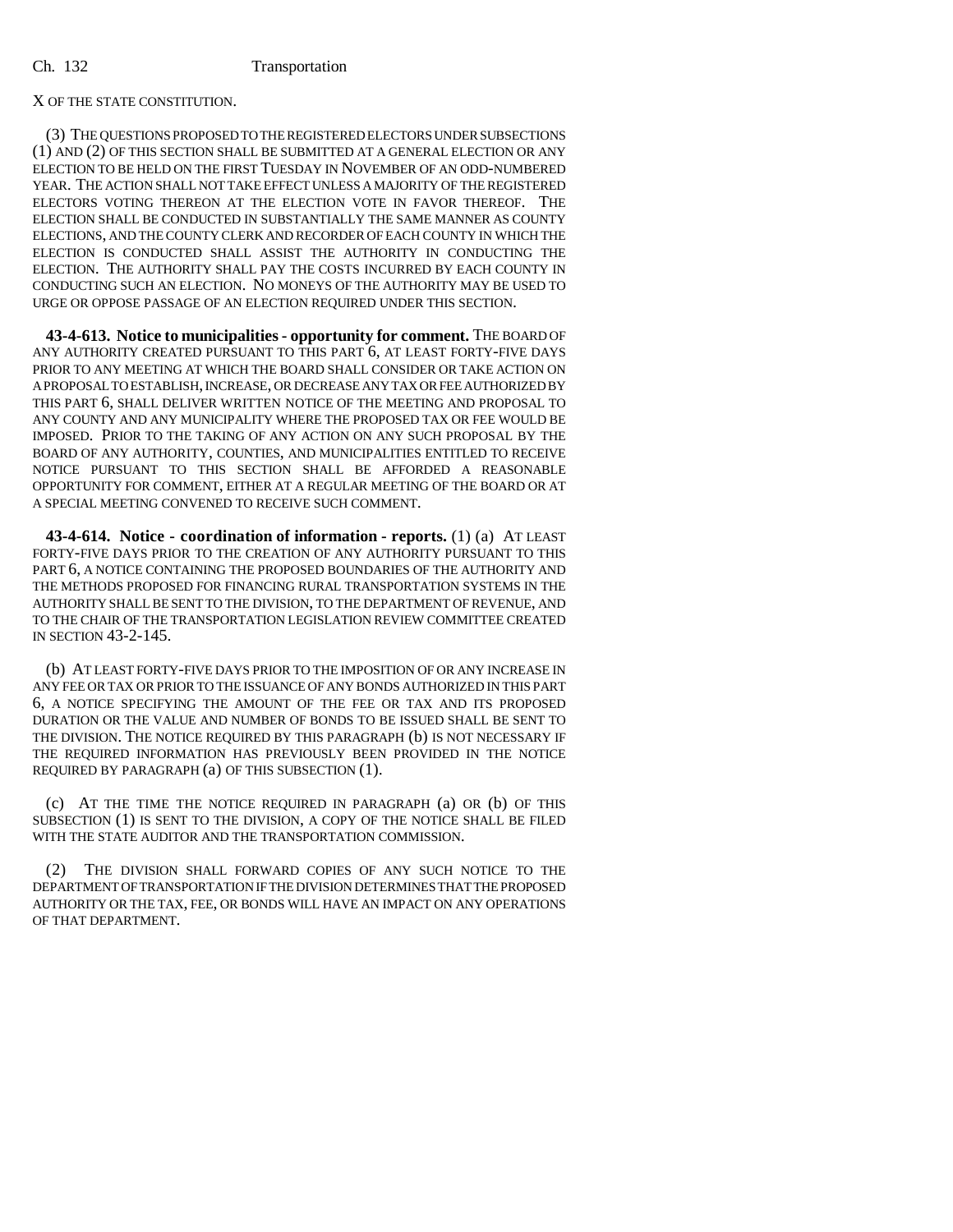(3) (a) THE DIVISION SHALL FILE AN ANNUAL REPORT WITH THE STATE AUDITOR AND TRANSPORTATION COMMISSION CONCERNING THE ACTIVITIES OF AUTHORITIES CREATED PURSUANT TO THIS PART 6. THE REPORT SHALL DETAIL HOW MANY AUTHORITIES HAVE BEEN CREATED, DESCRIBE THEIR BOUNDARIES, AND SPECIFY THE RURAL TRANSPORTATION SYSTEMS THAT ARE BEING PROVIDED AND HOW THEY ARE BEING FINANCED.

(b) THE DIVISION SHALL NOTIFY THE STATE AUDITOR AND THE TRANSPORTATION COMMISSION EITHER IN THE REPORT REQUIRED BY PARAGRAPH (a) OF THIS SUBSECTION (3) OR BY LETTER, IF IT DEEMS THAT IMMEDIATE NOTIFICATION IS WARRANTED, OF ANY SITUATION RELATING TO THE CREATION OF AN AUTHORITY, THE IMPOSITION OF ANY FEE OR TAX, OR THE ISSUANCE OF ANY BONDS BY AN AUTHORITY THAT THE DIVISION BELIEVES OR HAS REASON TO BELIEVE WILL ADVERSELY AFFECT THE TAX-RAISING ABILITY OR THE CREDIT OR BOND RATING OF ANY GOVERNMENTAL UNIT.

(4) EACH AUTHORITY SHALL REPORT ANNUALLY IN THE MONTH OF AUGUST TO THE TRANSPORTATION LEGISLATION REVIEW COMMITTEE, CREATED IN SECTION 43-2-145, ON ITS ACTIVITIES DURING THE PRECEDING TWELVE MONTHS AND ON ITS PROPOSED ACTIVITIES DURING THE SUCCEEDING TWELVE MONTHS. THE BOARD AND STAFF OF THE AUTHORITY SHALL COOPERATE WITH THE TRANSPORTATION LEGISLATION REVIEW COMMITTEE IN CARRYING OUT THE COMMITTEE'S DUTIES PURSUANT TO SECTION 43-2-145 (1.9).

**43-4-615. Agreement of the state not to limit or alter rights of obligees.** THE STATE HEREBY PLEDGES AND AGREES WITH THE HOLDERS OF ANY BONDS ISSUED UNDER THIS PART 6 AND WITH THOSE PARTIES WHO ENTER INTO CONTRACTS WITH AN AUTHORITY OR ANY MEMBER OF THE COMBINATION PURSUANT TO THIS PART 6 THAT THE STATE WILL NOT IMPAIR THE RIGHTS VESTED IN THE AUTHORITY OR THE RIGHTS OR OBLIGATIONS OF ANY PERSON WITH WHICH THE AUTHORITY CONTRACTS TO FULFILL THE TERMS OF ANY AGREEMENTS MADE PURSUANT TO THIS PART 6. THE STATE FURTHER AGREES THAT IT WILL NOT IMPAIR THE RIGHTS OR REMEDIES OF THE HOLDERS OF ANY BONDS OF THE AUTHORITY UNTIL THE BONDS HAVE BEEN PAID OR UNTIL ADEQUATE PROVISION FOR PAYMENT HAS BEEN MADE. THE AUTHORITY MAY INCLUDE THIS PROVISION AND UNDERTAKING FOR THE STATE IN SUCH BONDS.

**43-4-616. Investments.** AN AUTHORITY MAY INVEST OR DEPOSIT ANY FUNDS IN THE MANNER PROVIDED BY PART 6 OF ARTICLE 75 OF TITLE 24, C.R.S. IN ADDITION, AN AUTHORITY MAY DIRECT A CORPORATE TRUSTEE THAT HOLDS FUNDS OF THE AUTHORITY TO INVEST OR DEPOSIT THE FUNDS IN INVESTMENTS OR DEPOSITS OTHER THAN THOSE SPECIFIED BY SAID PART 6 IF THE BOARD DETERMINES, BY RESOLUTION, THAT THE INVESTMENT OR DEPOSIT MEETS THE STANDARD ESTABLISHED IN SECTION 15-1-304,C.R.S., THE INCOME IS AT LEAST COMPARABLE TO INCOME AVAILABLE ON INVESTMENTS OR DEPOSITS SPECIFIED BY SAID PART 6, AND THE INVESTMENT WILL ASSIST THE AUTHORITY IN THE FINANCING, CONSTRUCTION, OPERATION, OR MAINTENANCE OF RURAL TRANSPORTATION SYSTEMS.

**43-4-617. Bonds eligible for investment.** ALL BANKS, TRUST COMPANIES, SAVINGS AND LOAN ASSOCIATIONS, INSURANCE COMPANIES, EXECUTORS, ADMINISTRATORS, GUARDIANS, TRUSTEES, AND OTHER FIDUCIARIES MAY LEGALLY INVEST ANY MONEYS WITHIN THEIR CONTROL IN ANY BONDS ISSUED UNDER THIS PART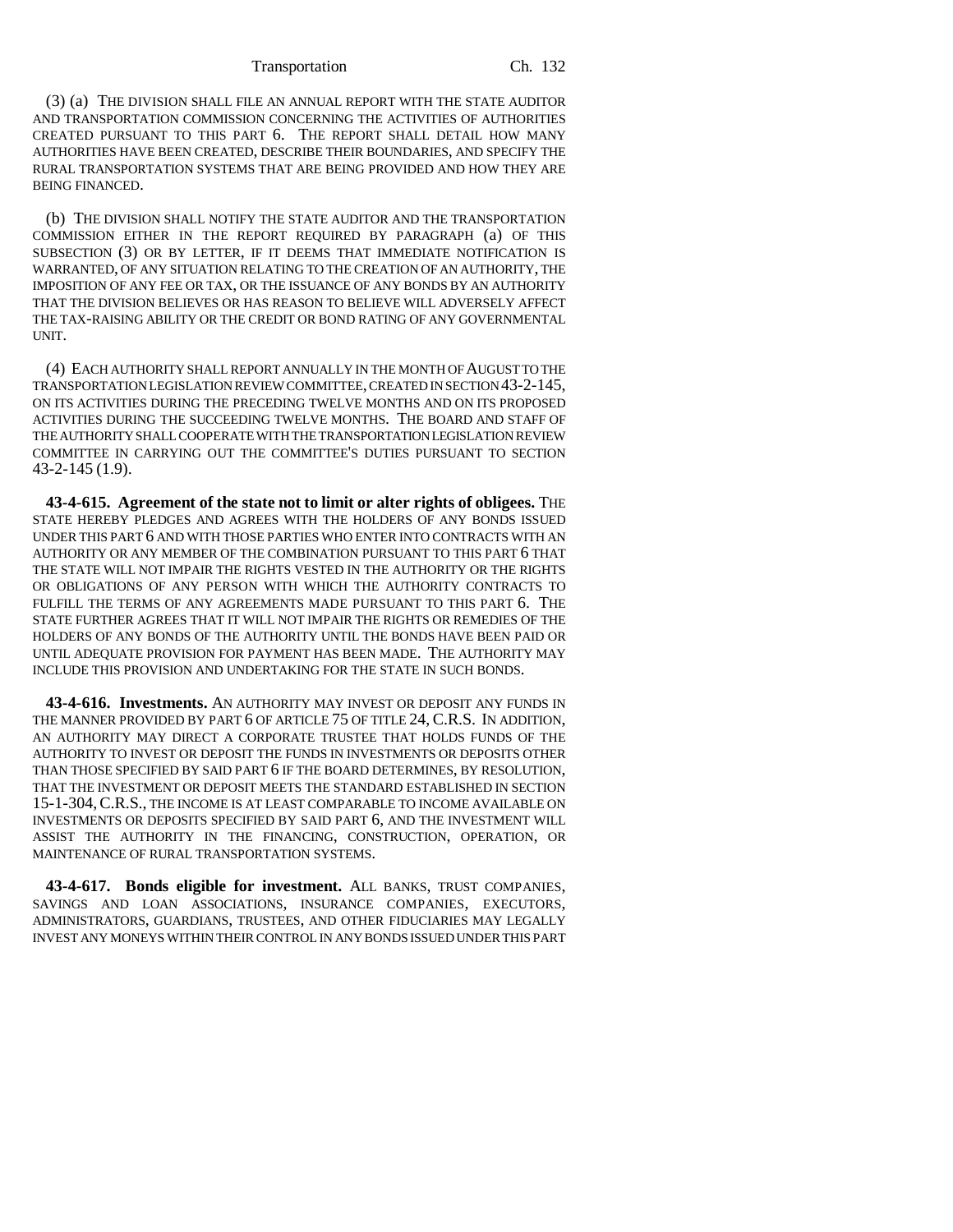6. PUBLIC ENTITIES, AS DEFINED IN SECTION 24-75-601 (1), C.R.S., MAY INVEST PUBLIC FUNDS IN THE BONDS ONLY IF THE BONDS SATISFY THE INVESTMENT REQUIREMENTS ESTABLISHED IN PART 6 OF ARTICLE 75 OF TITLE 24, C.R.S.

**43-4-618. Exemption from taxation - securities laws.** THE INCOME OR OTHER REVENUES OF AN AUTHORITY, ALL PROPERTIES AT ANY TIME OWNED BY AN AUTHORITY, ANY BONDS ISSUED BY AN AUTHORITY, AND THE TRANSFER OF AND THE INCOME FROM ANY BONDS ISSUED BY AN AUTHORITY ARE EXEMPT FROM ALL TAXATION AND ASSESSMENTS IN THE STATE. IN THE RESOLUTION OR INDENTURE AUTHORIZING THE BONDS, AN AUTHORITY MAY WAIVE THE EXEMPTION FROM FEDERAL INCOME TAXATION FOR INTEREST ON THE BONDS.

**43-4-619. No action maintainable.** AN ACTION OR PROCEEDING AT LAW OR IN EQUITY TO REVIEW ANY ACTS OR PROCEEDINGS OR TO QUESTION THE VALIDITY OR ENJOIN THE PERFORMANCE OF ANY ACT OR PROCEEDINGS OR THE ISSUANCE OF ANY BONDS OR FOR ANY OTHER RELIEF AGAINST OR FROM ANY ACTS OR PROCEEDINGS DONE UNDER THIS PART 6, WHETHER BASED UPON IRREGULARITIES OR JURISDICTIONAL DEFECTS, SHALL NOT BE MAINTAINED UNLESS COMMENCED WITHIN THIRTY DAYS AFTER THE PERFORMANCE OF THE ACT OR PROCEEDINGS OR THE EFFECTIVE DATE THEREOF, WHICHEVER OCCURS FIRST, AND IS THEREAFTER PERPETUALLY BARRED.

**43-4-620. Judicial examination of powers, acts, proceedings, or contracts of an authority.** IN ITS DISCRETION, THE BOARD OF AN AUTHORITY MAY FILE A PETITION AT ANY TIME IN THE DISTRICT COURT IN AND FOR ANY COUNTY IN WHICH THE AUTHORITY IS LOCATED WHOLLY OR IN PART PRAYING FOR A JUDICIAL EXAMINATION AND DETERMINATION OF ANY POWER CONFERRED TO THE AUTHORITY, ANY REVENUE-RAISING POWER EXERCISED OR THAT MAY BE EXERCISED BY THE AUTHORITY, OR ANY ACT, PROCEEDING, OR CONTRACT OF THE AUTHORITY, WHETHER OR NOT THE CONTRACT HAS BEEN EXECUTED. THE JUDICIAL EXAMINATION AND DETERMINATION SHALL BE CONDUCTED IN SUBSTANTIALLY THE MANNER SET FORTH IN SECTION 32-4-540, C.R.S.; EXCEPT THAT THE NOTICE REQUIRED SHALL BE PUBLISHED ONCE A WEEK FOR THREE CONSECUTIVE WEEKS AND THE HEARING SHALL BE HELD NOT LESS THAN THIRTY DAYS OR MORE THAN FORTY DAYS AFTER THE FILING OF THE PETITION.

**SECTION 2.** Part 6 of article 4 of title 42, Colorado Revised Statutes, 1993 Repl. Vol., as amended, is amended BY THE ADDITION OF A NEW SECTION to read:

**42-4-613. Failure to pay toll established by rural transportation authority.** ANY PERSON WHO FAILS TO PAY A REQUIRED FEE, TOLL, RATE, OR CHARGE ESTABLISHED BY A RURAL TRANSPORTATION AUTHORITY CREATED PURSUANT TO PART 6 OF ARTICLE 4 OF TITLE 43, C.R.S., FOR THE PRIVILEGE OF TRAVELING ON OR USING ANY PROPERTY INCLUDED IN A RURAL TRANSPORTATION SYSTEM PURSUANT TO PART 6 OF ARTICLE 4 OF TITLE 43, C.R.S., COMMITS A CLASS A TRAFFIC INFRACTION.

**SECTION 3.** 42-4-1701 (4) (a) (I) (G), Colorado Revised Statutes, 1993 Repl. Vol., as amended, is amended to read:

**42-4-1701. Traffic offenses and infractions classified - penalties - penalty and surcharge schedule.** (4) (a) (I) Except as provided in paragraph (c) of subsection (5) of this section, every person who is convicted of, who admits liability for, or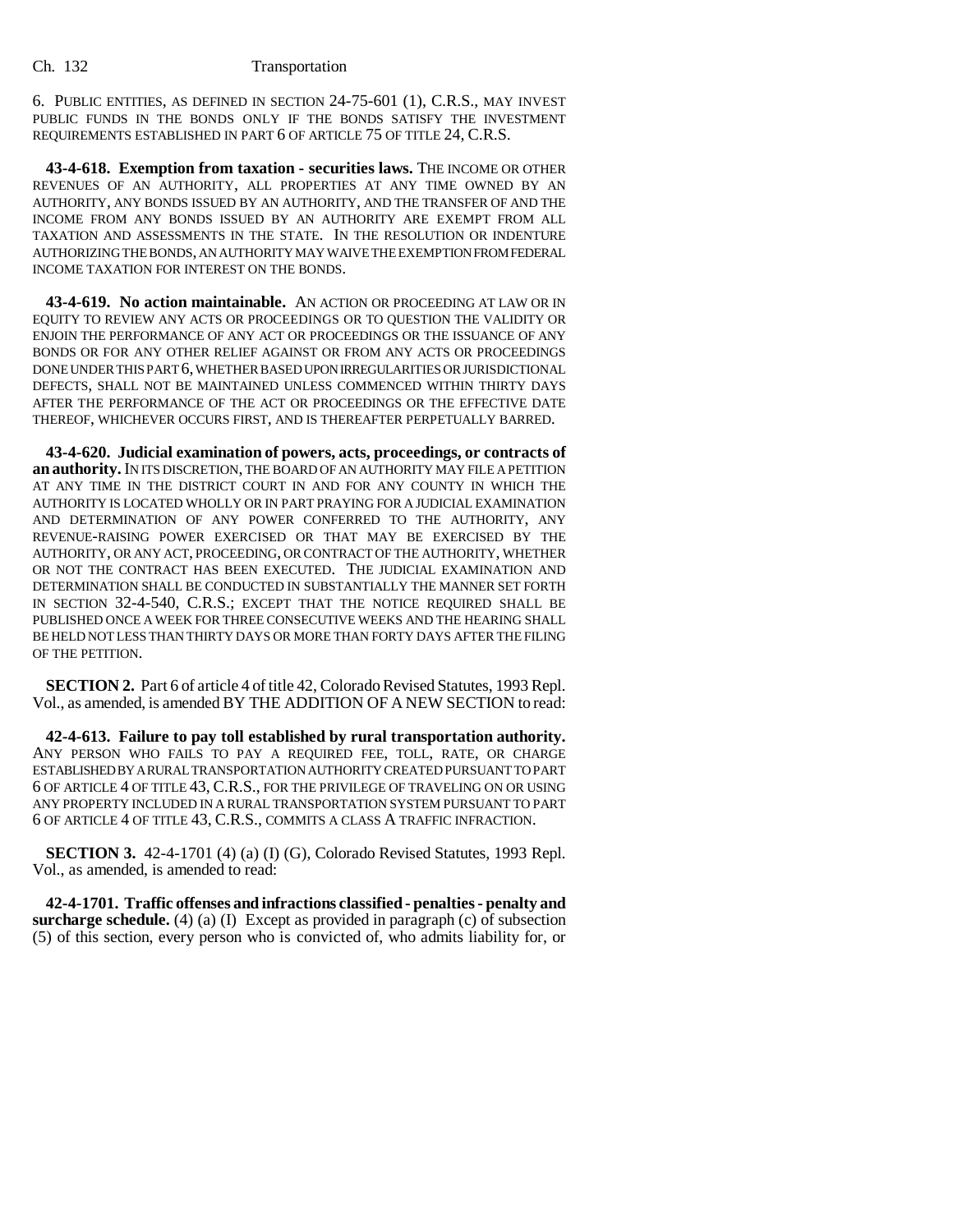against whom a judgment is entered for a violation of any provision of this title to which the provisions of paragraph (a) or (b) of subsection (5) of this section apply shall be fined or penalized, and have a surcharge levied thereon pursuant to section  $24-4.2-104$  (1) (b) (I), C.R.S., in accordance with the penalty and surcharge schedule set forth in sub-subparagraphs  $(A)$  to  $(P)$  of this subparagraph  $(I)$ ; or, if no penalty or surcharge is specified in the schedule, the penalty for class A and class B traffic infractions shall be fifteen dollars, and the surcharge shall be two dollars. These penalties and surcharges shall apply whether the defendant acknowledges the defendant's guilt or liability in accordance with the procedure set forth by paragraph (a) of subsection (5) of this section or is found guilty by a court of competent jurisdiction or has judgment entered against the defendant by a county court magistrate. Penalties and surcharges for violating specific sections shall be as follows:

| <b>Section Violated</b> | <b>Penalty</b> | <b>Surcharge</b> |
|-------------------------|----------------|------------------|
|                         |                |                  |

## (G) **Signals, signs, and markings violations:**

| 42-4-603       | \$35.00 | \$4.00 |
|----------------|---------|--------|
| 42-4-604       | 35.00   | 4.00   |
| $42 - 4 - 605$ | 35.00   | 4.00   |
| 42-4-606       | 15.00   | 2.00   |
| 42-4-607       | 50.00   | 6.00   |
| 42-4-608       | 15.00   | 2.00   |
| 42-4-609       | 15.00   | 2.00   |
| 42-4-610       | 15.00   | 2.00   |
| 42-4-612       | 35.00   | 4.00   |
| 42-4-613       | 35.00   | 4.00   |
|                |         |        |

**SECTION 4.** 43-2-145, Colorado Revised Statutes, 1993 Repl. Vol., as amended, is amended BY THE ADDITION OF A NEW SUBSECTION to read:

**43-2-145. Transportation legislation review - committee - repeal.** (1.9) THE COMMITTEE MAY REVIEW ANY PHASE OF OPERATIONS OF ANY RURAL TRANSPORTATION AUTHORITY CREATED PURSUANT TO PART 6 OF ARTICLE 4 OF THIS TITLE, INCLUDING THE PLANNING AND CONSTRUCTION OF RURAL TRANSPORTATION SYSTEMS, PRIOR TO AND DURING THE COMPLETION OF SUCH SYSTEMS. THE COMMITTEE MAY ALSO CONDUCT A POSTOPERATION REVIEW OF ANY SYSTEM TO DETERMINE WHETHER THE SYSTEM WAS COMPLETED IN THE MOST COST-EFFECTIVE AND EFFICIENT MANNER. THE COMMITTEE MAY REOUIRE ANY RURAL THE COMMITTEE MAY REQUIRE ANY RURAL TRANSPORTATION AUTHORITY TO PREPARE AND ADOPT LONG-RANGE PLANS FOR THE DEVELOPMENT OF RURAL TRANSPORTATION SYSTEMS, AND THE COMMITTEE SHALL MONITOR THE PROGRESS OF SUCH PLANS. THE COMMITTEE MAY ALSO REQUIRE FINANCIAL OR PERFORMANCE AUDITS TO BE CONDUCTED.